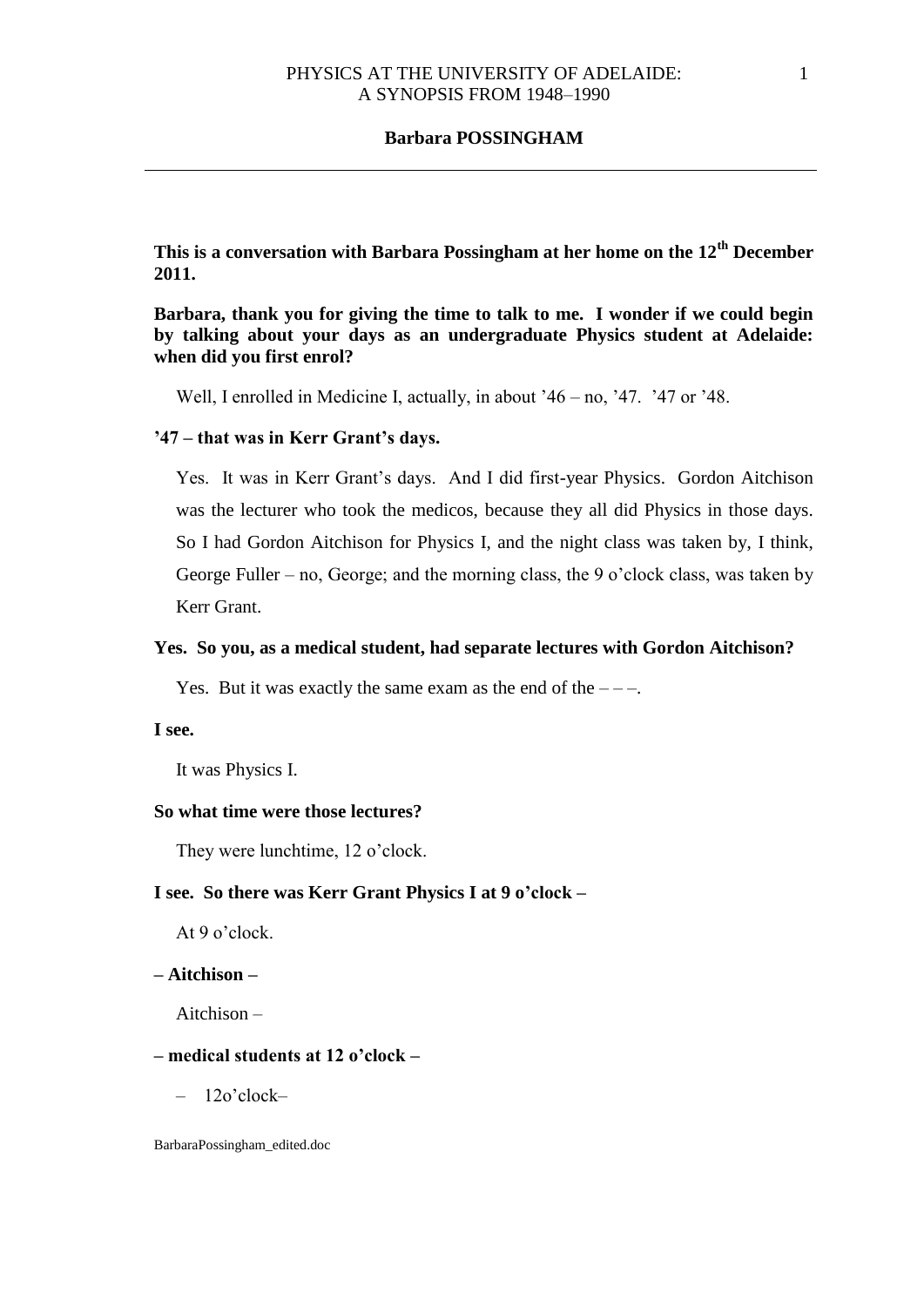## **– and George Fuller –**

– I think it was about 5 or 6 or something like that.

## **– at 5 o'clock or something.**

Yes, that's right. And they all gave exactly the same lectures at exactly the same times, I think did exactly the same weekend papers and did exactly the same exam at the end of the year.

# **So what was Gordon Aitchison like as a lecturer?**

He was good. He was straight, good, yes. He was straight down the line.

# **People talk about Kerr Grant's lectures as being entertaining but uninformative.**

They were rubbish. (laughs) Most of them were rubbish.

## **And George Fuller's as very systematic but uninspiring.**

Yes, that's  $-$  yes.

## **Where's Gordon Aitchison on that spectrum?**

Well, he was a bit more inspiring than George Fuller, but he was quite a good, straight lecturer. Yes, he was okay. And then the other – and the pracs were taken by a variety of people, some who were hopeless and some were quite good. But the pracs were pretty simplistic and they had terrible equipment, you know. Galvanometers, about 50 per cent of which worked sometimes. And the demonstrators were pretty – well, not crash – some were all right and some weren't all right. And all of those people did exactly the same practicals, whether they were medical students or – and the other students had a different teacher, different lecturer, but they did exactly the same and I think did exactly the same exam at the end of the year.

## **Yes – so they really were Physics I students, but –**

They were Physics I students.

## **– but didn't mix with the others.**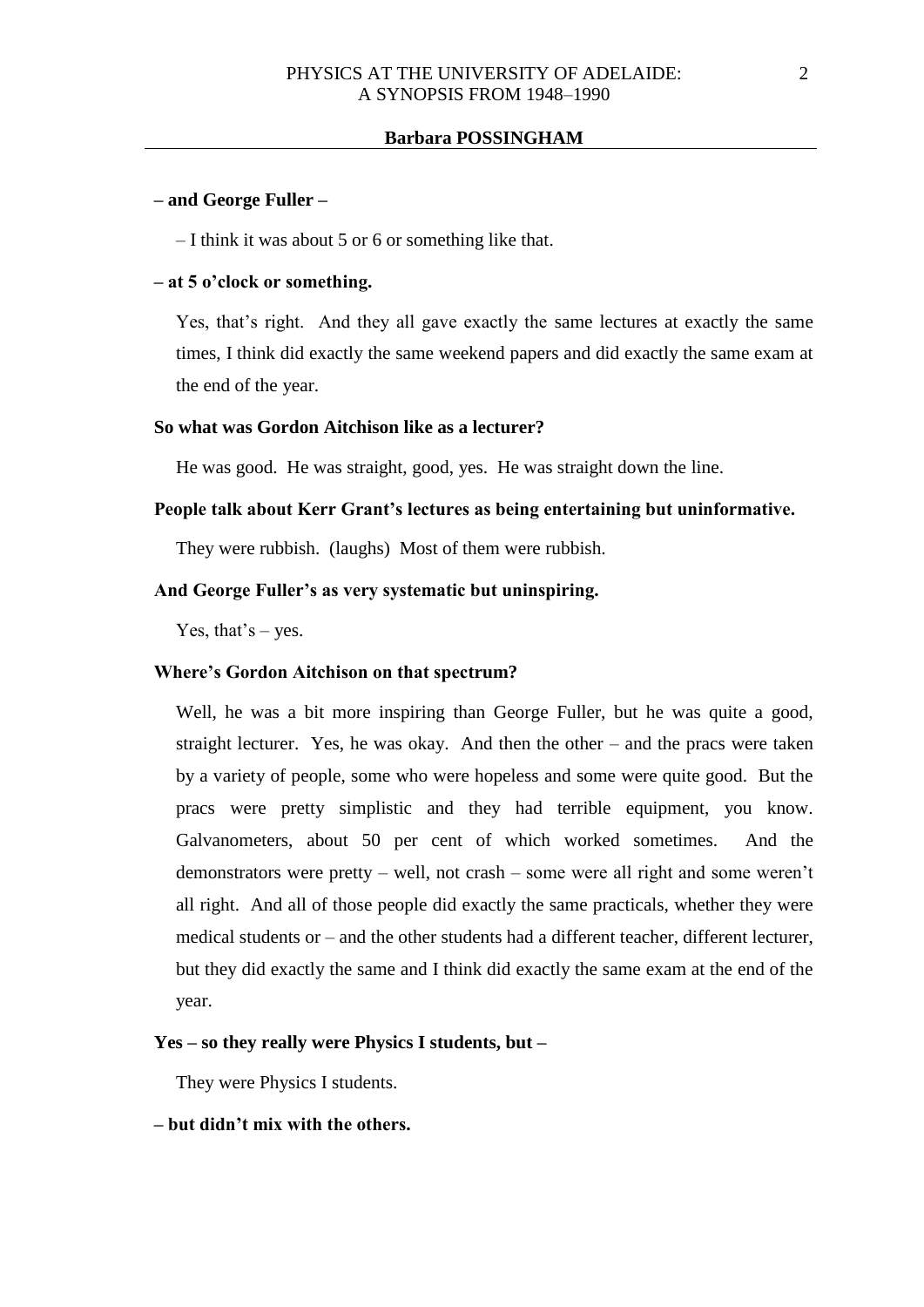Didn't mix with the others, no. So that was the run there. And then  $---$ .

# **Do you remember anything of the curriculum? There wouldn't have been anything you would call 'modern' physics then, I take it?**

No. In fact, it was exactly the same course as the Leaving Honours Physics. Identical.

### **Questions were the same but the answers were different, is it?**

No, the questions and the answers were the same, (laughter) and there was no difference, in fact. In fact, in general, if you'd got a credit or even did quite well in Leaving Honours Physics, you didn't have to do first-year physics or –

#### **Yes. Yes, I remember that.**

– first-year maths or first-year chemistry or first-year botany, which they had in schools. And so you could, really, almost skip first year. And first-year med was a pushover, because all it was was Physics, Chemistry – which was a slightly different chemistry for the medical students, a bit more organic in it rather than so much inorganic – and then there was – no maths, obviously; the other subject they did was two terms of Zoology and one term of Botany. Med I was a writeoff.

# **Where did you go for Physics I lectures?**

All done in the Kerr Grant Theatre.

#### **Were they?**

Yes.

## **And the roll was marked?**

Yes. Particularly in Chemistry. It was a professor – I think it was – you know, he had the daughters who were twins, one of whom married Dave Sutton. (laughs)

## **Oh. Yes, somebody else referred to that.**

Macbeth.

### **Macbeth, yes.**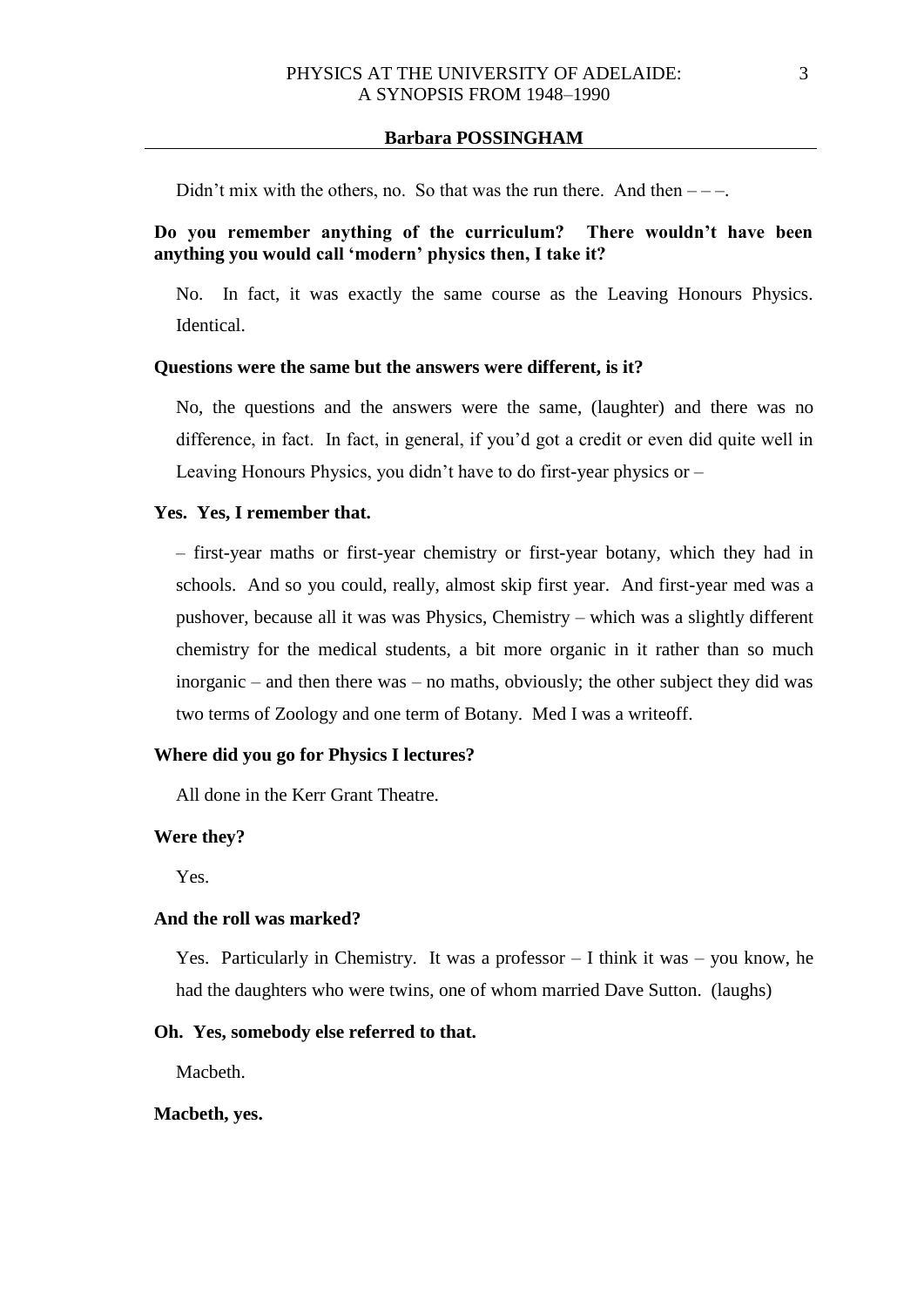Macbeth, yes. And so that was that. Probably  $-$  the Chemistry was a little bit different: he used to put in more organic and less inorganic than the general first year students did, I think.

### **Then you did Physics II the following year, did you?**

Yes.

# **In '48.**

Well, '48 or '49, I've forgotten which. I'd have to work it out on my fingers exactly when. I can give you it exactly when I was  $---$ . '36, '37, '38, '39, '40, '41, '42 I went to Adelaide High, so it would be '43, '44, '45, '46 – it would be 1948 when this happened. I was in first year in 1948.

#### **First year in '48.**

Yes.

# **Yes, I think that's right.**

I think it's right.

#### **Is it – well, that was Kerr Grant's last year.**

Grant's last year – it was Kerr Grant's last year.

# **Yes.**

I went to – everybody went to Kerr Grant's last lecture, where there were crackers.

# **Would have been a full house.**

Full house, and crackers being thrown. Oh, anybody who was serious in Physics went to Kerr Grant for a laugh and went to one of the – Aitchison's at night, I think, was taking it, and went to him for  $---$ .

### **Or George Fuller.**

Or George Fuller. You went to one of theirs for physics. I mean, Kerr Grant's were a laugh, really.

## **Yes. What about Physics II?**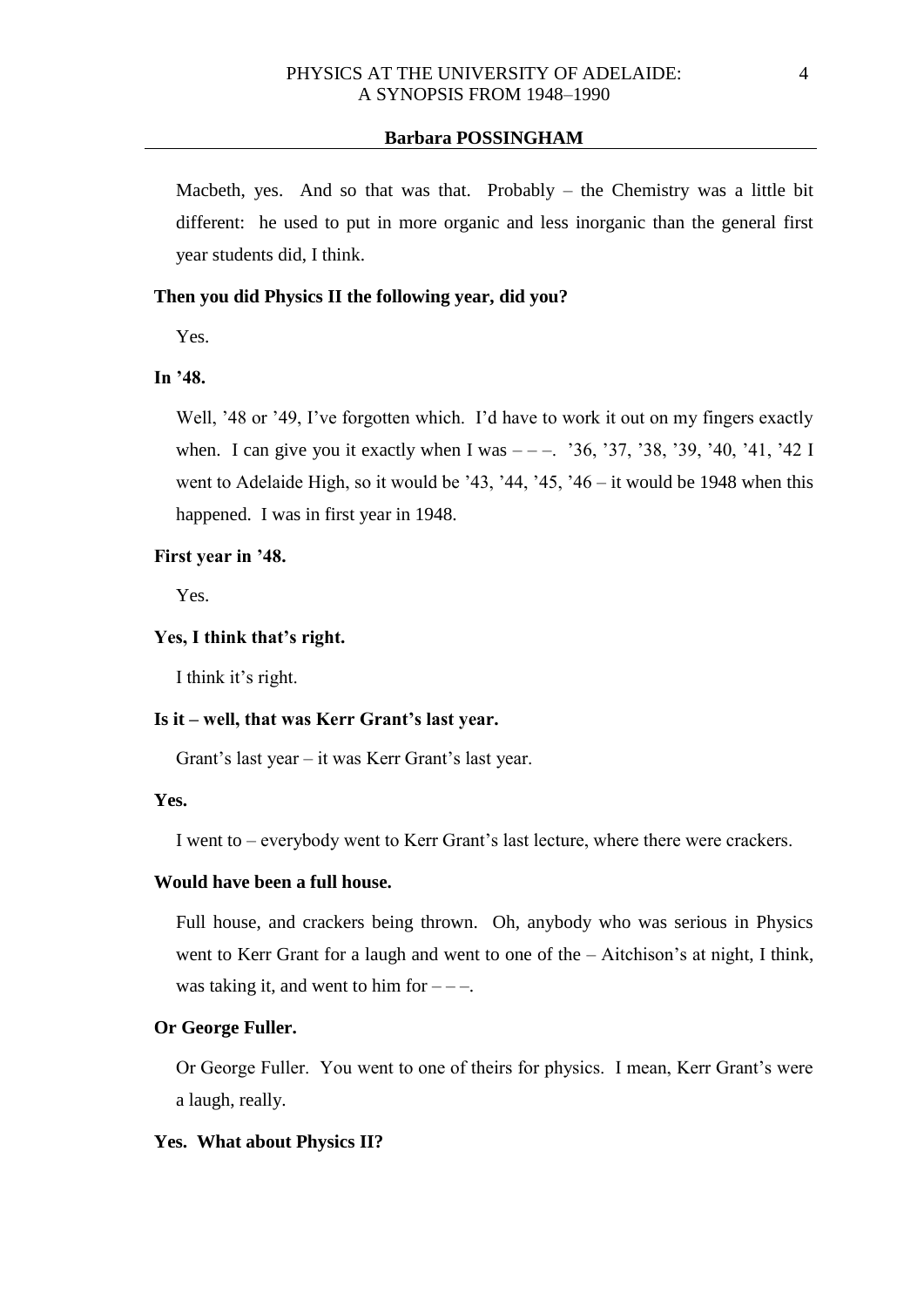Physics II I did, but then  $I - I$  got an exemption for first-year Maths. I just asked him for it. And so in second year I did Physics II, which was taken by – well, the pracs were taken by George Fuller.

## **Yes. He did those for – he was still doing them when I was a Physics II student.**

Yes, and is probably still. (laughter) I don't know that they're any different now. Yes. And he did a bit of the mechanics, I think. And then we didn't see Huxley. Tomlin had come then – no, I don't think he joined second year. No, he hadn't come.

#### **No. We're in 1949, aren't we?**

No, he didn't  $---$ .

# **Tomlin came in 1950.**

No. It wasn't Tomlin. There was nobody. I think it was  $---$ . It was George Fuller did the pracs. I think it was Aitchison did a bit, but I don't think Huxley did any. I don't remember him doing anything. George Fuller did the mechanics, I think, and I've really forgotten then. And there was a bit of something else.

## **How big would the Physics II class have been?**

Well, they had two prac sessions. That would give us some idea. And they were probably – let me think – probably two more. They were fairly large, because there was also a Physics II for the Engineering students, which wasn't in the same – I think it was the same course, but I don't think it was in the same lecture time.

# **I see.**

I think so. Max would remember that. Max has at the moment gone to the quack to look at his teeth or something, that's where he is at this instant, and he'd remember that.

#### **Were there two prac sessions of 20 or something like that?**

There was a good 20. He had a couple of people looking after them. I think Bill Brooks[?] was there and he used to hang around with George Fuller doing the pracs,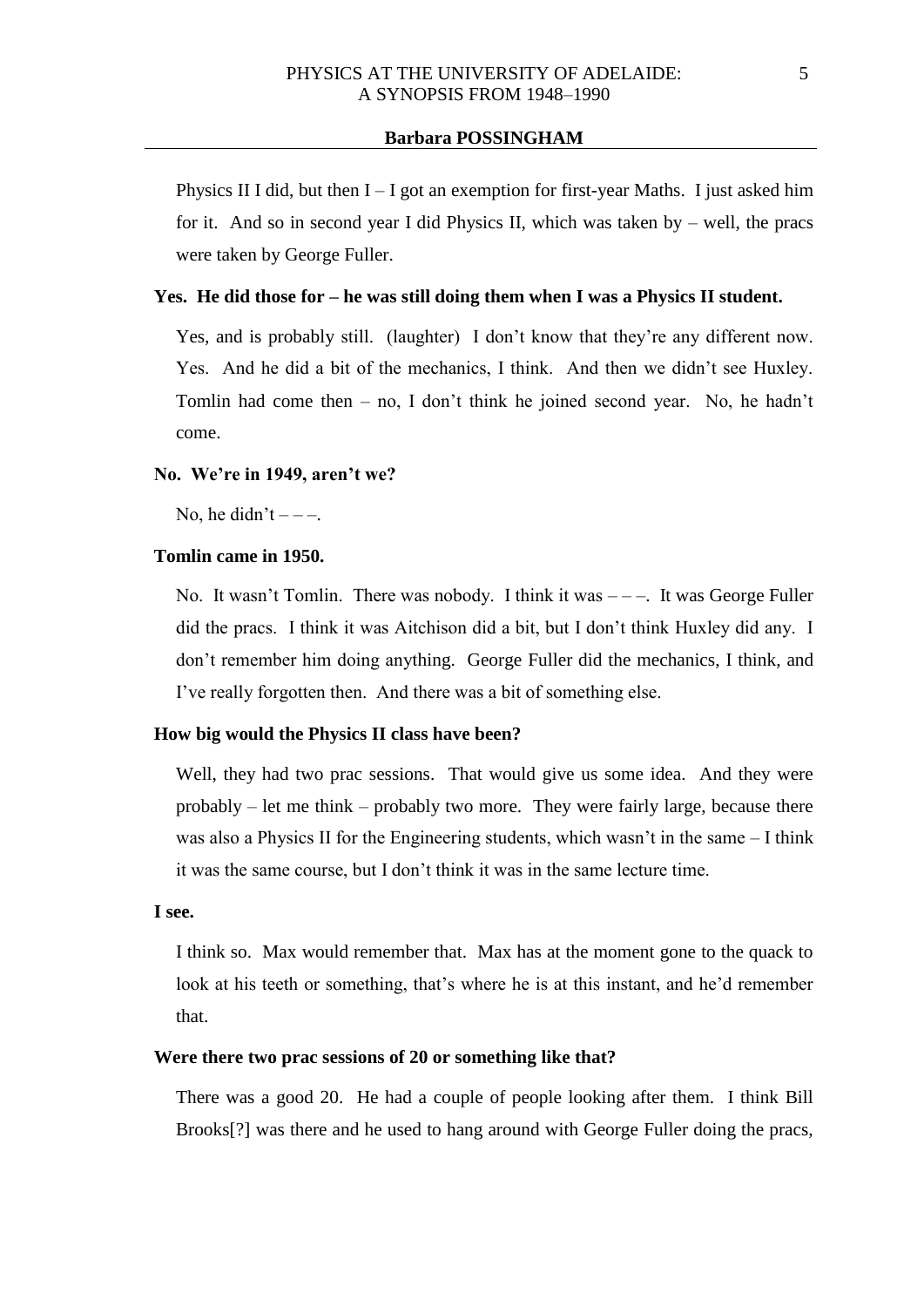and he later on went to WRE, I think, Bill Brooks, and looked after the equipment. And Iliffe did all the third-year physics pracs, and Bill Denby and I cheated every one of them.

# **Oh, did he? Yes. So you did third year in 1950.**

Yes. I did prac with Bill Denby, yes.

#### **A fellow student?**

Yes.

# **You were in pairs.**

Yes. Bill and I did a very nice – I did it with a girl, Nora Norris, in second year, but I did it with Bill. And Mick Iliffe used to take the pracs – or was it Bill Brooks? One or the other. Bit of each, it might have been. And we used to  $-I$  know some of them were very tedious and very stupid, like that rolling thing that measured times. (laughs) So you'd get the right answer by deducing what the input ought to have been. (laughter) Okay? Yes.

#### **Bob Crompton was reminding me about the Kater's Pendulum experiment –**

Oh, yes – that was one of them.

#### **– in second year –**

Second year, it was the biggest pass out.

## **– saying that anybody who got the right answer must have cheated.**

Cheated. Yes. Yes, that's right. (laughs) Yes, yes, yes, yes. So Bill Denby and I used to irritate Mick Iliffe by always getting the right answer and he could never work out how we cheated. They were pretty  $-$  I've forgotten what practicals they were. They were pretty simplistic, though.

## **What about the lectures; do you remember about those?**

Third year was the first time we saw Huxley – first time *I* saw Huxley – and he took Heat and Thermodynamics.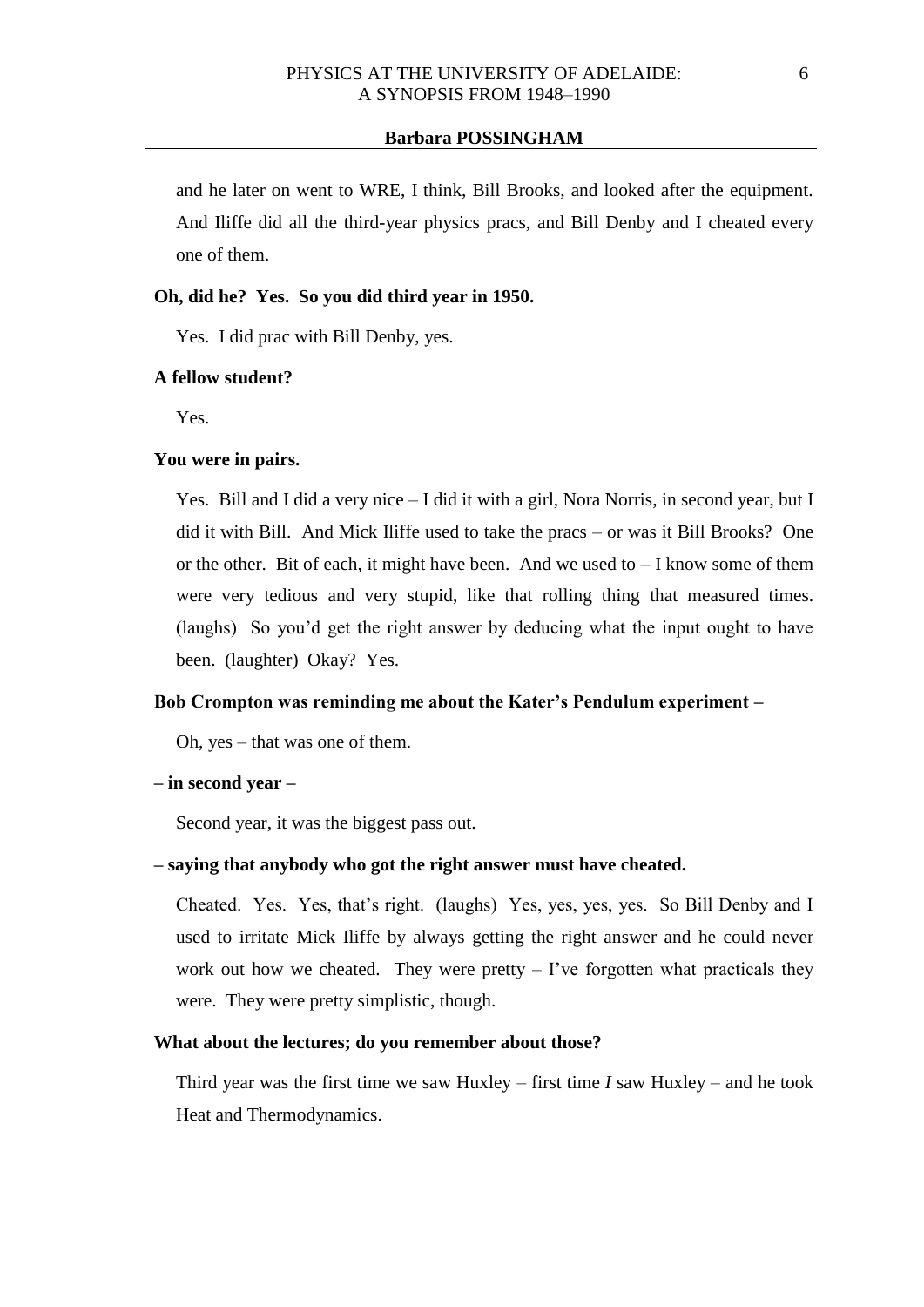#### **Did he?**

Yes.

# **Oh!**

No, he didn't. Sorry. Burdon did the Heat and Thermodynamics. Huxley did Electricity and Magnetism.

## **Yes.**

Yes. And that was pretty straight Elec & Mag, I think, what you'd see in a textbook at about that level. And, actually, Burdon was quite an interesting lecturer. He knew a lot back then.

#### **Did he?**

But he didn't necessarily choose – he didn't get involved with pracs much. He'd written that book on surface tension or something or other, and he knew a lot of physics; but I don't know how well he and Huxley got on.

# **Oh?**

I don't know. You never saw them talking to one another, which was funny, because he was a reader and he'd done the DSc, he'd got something on surface tension, I think it was.

## **Yes. He did some very famous work on the surface tension of mercury.**

That's right. And he was actually a very clever man, I think, Doc Burdon.

# **Yes, several people have said that: that he was a very able person who was constrained in his career a bit by the circumstances.**

Yes. He was underutilised, in a funny sort of way, here. He was always a very good person for a student to chat to – even a postgraduate student. He'd walk around and talk to you while you were doing your PhD and chat to you, and often have very good ideas and make suggestions, which – he was a lot more able than he was either used as or given credit for, in a way. I don't know.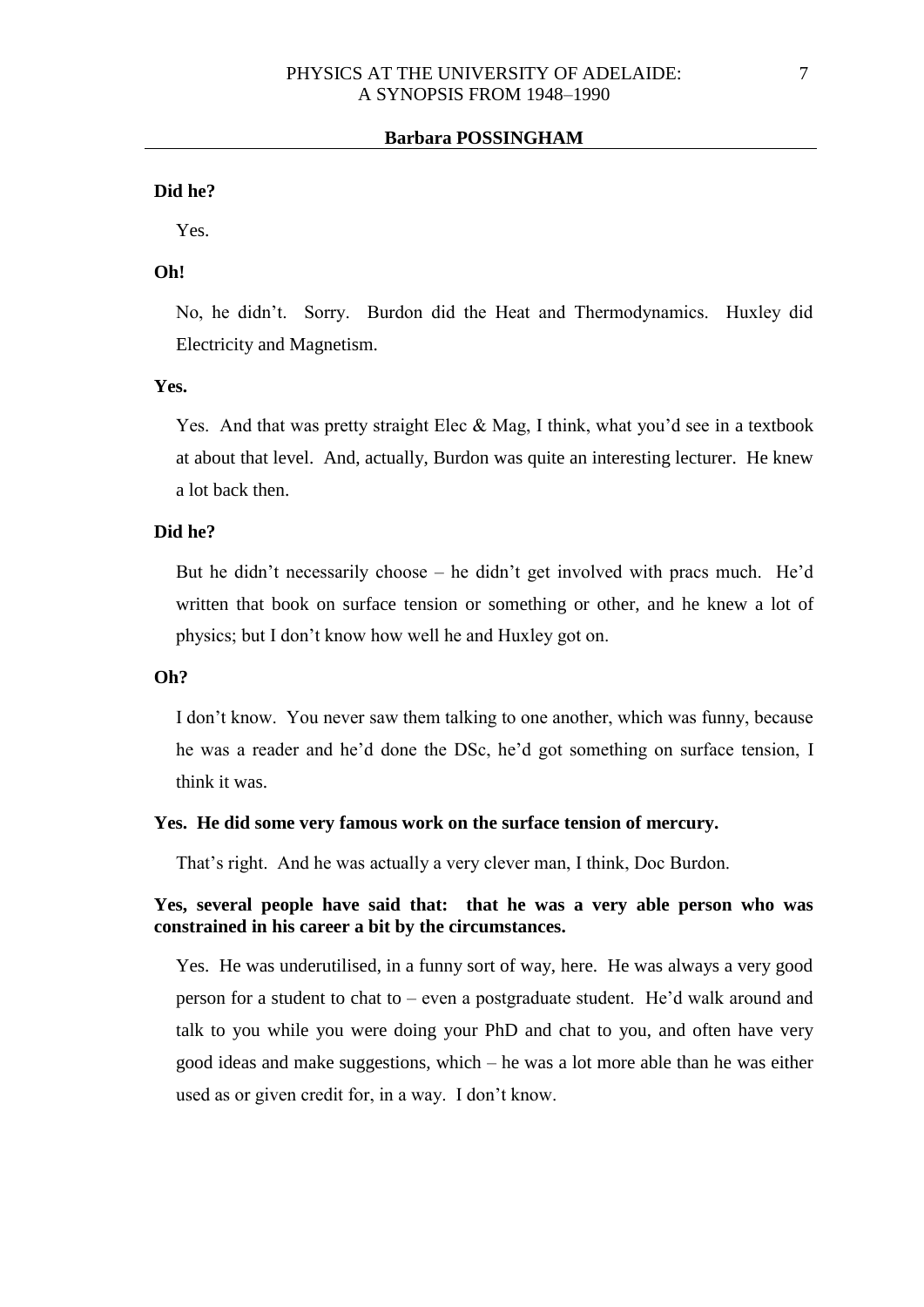# **So what topics did you have in the third year lectures? You had Electricity and Magnetism. What was it that Burdon taught?**

Heat and Thermodynamics.

## **Heat and Thermodynamics.**

And there was Mechanics. Now, there was an awful – I suppose I oughtn't to say it – a terrible set of lectures on physical optics that Graham Elford had, where he ended up by proving what he'd assumed in the first place, and when we pointed this out to him (laughs) he got rather annoyed. (laughter) Yes, well, it's true. That was a pretty boring  $---$ . And then we got, probably for the first time, a little bit of atomic and nuclear physics. Now, I'm not sure whether Tomlin had arrived then or not. I don't think he had.

## **This is 1950 we're talking about, isn't it?**

Yes.

# **Yes. So Graham Elford had just been appointed as a lecturer.**

Yes, that's right.

# **Tomlin had just arrived.**

Right. And I think Tomlin did a little bit of more or less atomic physics, you know.

# **Ah, yes.**

That sort of stuff. And Huxley did the Electricity and Magnetism.

# **Yes. Now, Bob Crompton had also been appointed a lecturer. Did you have anything from him?**

Not then, no. I think he and Dave Sutton were appointed – were they the year after?

All of them were appointed at the same  $---?$ 

# **Graham Elford and Bob Crompton were appointed together in 1950, I think, and I understand that Dave Sutton was appointed the following year.**

He used to do his practicals, first-year early practical work with Bob Crompton.

## **Yes, that's right.**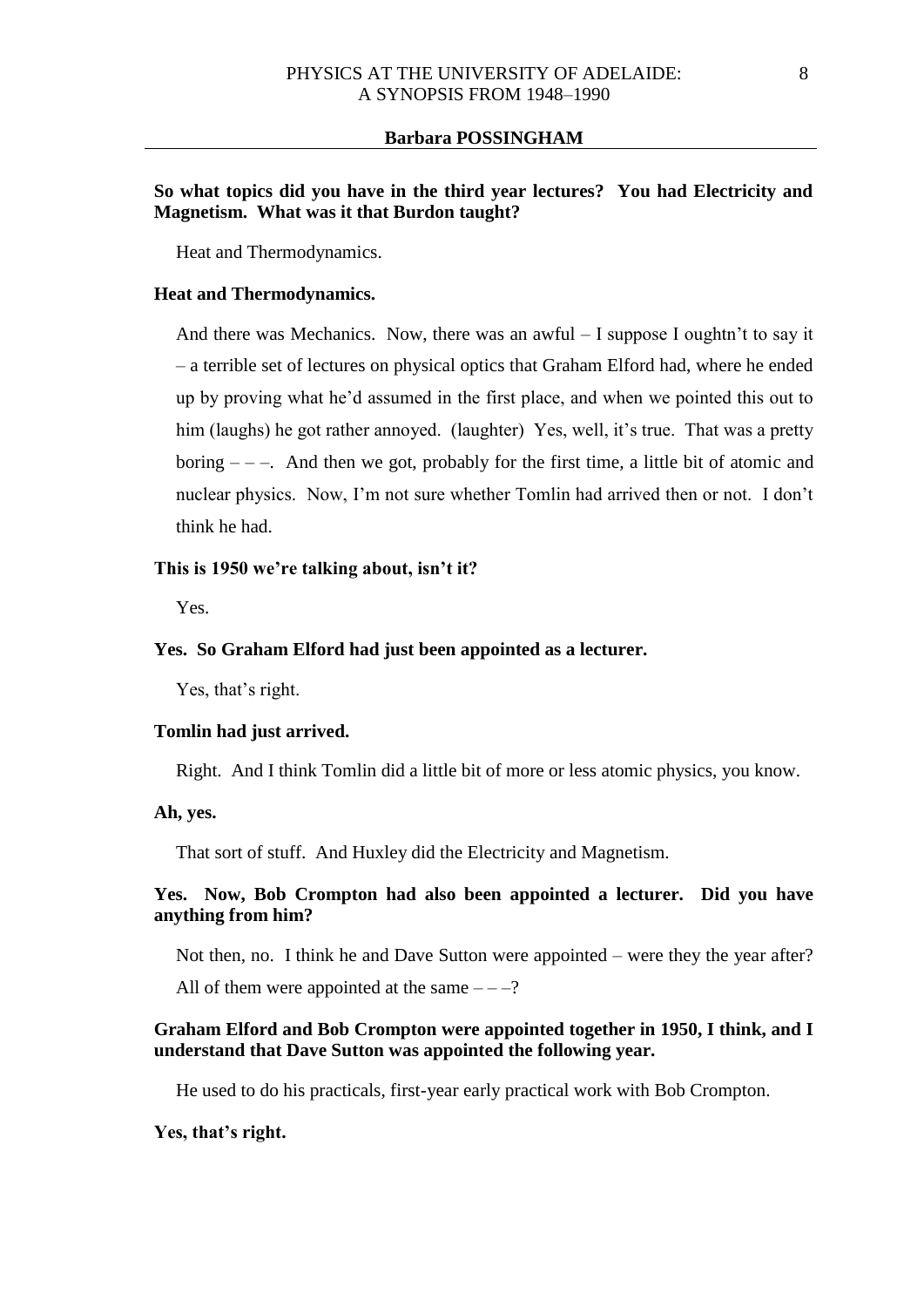That's right. And then went on and went overseas on study leave and came back doing something about magnetism.

# **Geomagnetism, I think, yes.**

Geomagnetism – yes, that's right.

## **So then we go into 1951. You were doing honours?**

Yes.

### **Were you?** Or was it  $---?$

Well, I did – I took two years, because I was working full-time as a demonstrator, so I did half of them; I did half of it over two years.

# **So you did honours over two years.**

Yes. And so, by then, we had – Bert Green had come, and then Messel. And Bert used to take the relativity and this sort of stuff, and Messel used to take a bit of  $$ well, I suppose you'd say relatively modern atomic and nuclear physics.

## **Yes. So you had formal lectures in honours.**

Yes.

# **That must have been a fairly new practice, because –**

I don't know.

# **– you see, Bob Crompton told me that when he did honours, which must have been '48 –**

Yes.

# **– there were no lectures.**

That's probably true. Kerr Grant used to give them things to read.

# **They had a textbook. Joos.**

Joos. Joos, yes. That's right. And that was it. And Kerr Grant used to take it, and we used to have to go in third year – no, in honours year, the first-year honours. I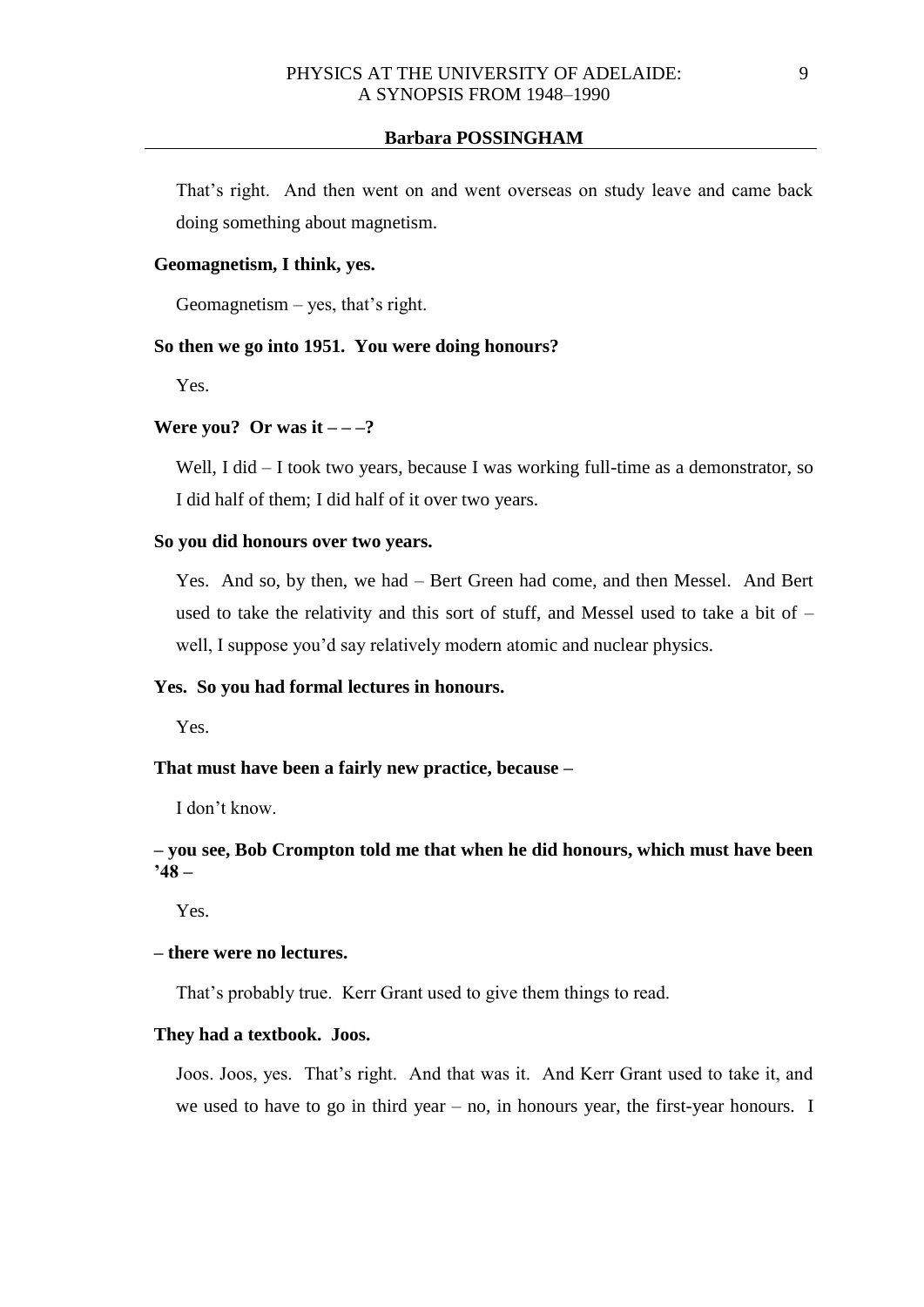think to keep him happy we sat one hour a week through his Physics German or something or other. (laughs)

# **Oh, yes.**

That was a bit of a laugh, really, but people used to go.

#### **So when did you do that with him?**

It must have been the first year when I was a demonstrator, in first year. Yes. Must have been after I'd done my – I must have been doing a bit of honours and that, yes.

## **So in honours you did a project, did you, as well as the lecture courses?**

I did in the second year. I was doing something with Stan Tomlin. That was when he'd just got his electron microscope and we were trying to get a reasonable sort of figure for the magnification, because it was a much more simple electron microscope than they have now, you know, and so that it didn't have a very good method of knowing what the actual magnification was, so you had to have a method of finding the diameter of very, very thin glass fibres, which I used to make by heating up ..... ..[?]... ..... (laughs) and then doing that and being able to calculate that from their mass and the length of glass and the density of the glass and finding out what the diameter was and seeing how that tied up with the electron microscope magnification, which is a funny way of doing it but that was what we were doing.

## **So when was that? That was in one of your honours years.**

Yes. It must have been the second of my honours years.

## **So '52. And that electron microscope was new then, was it?**

It was new.

#### **It arrived about '52.**

Yes, that's right. But they didn't have a magnification on it. They knew it would magnify, but how much? And so you had to have something that you knew the size of to put in to measure, and then you could calibrate it with various sort of diameters which you'd calculate from the mass and the  $---$ .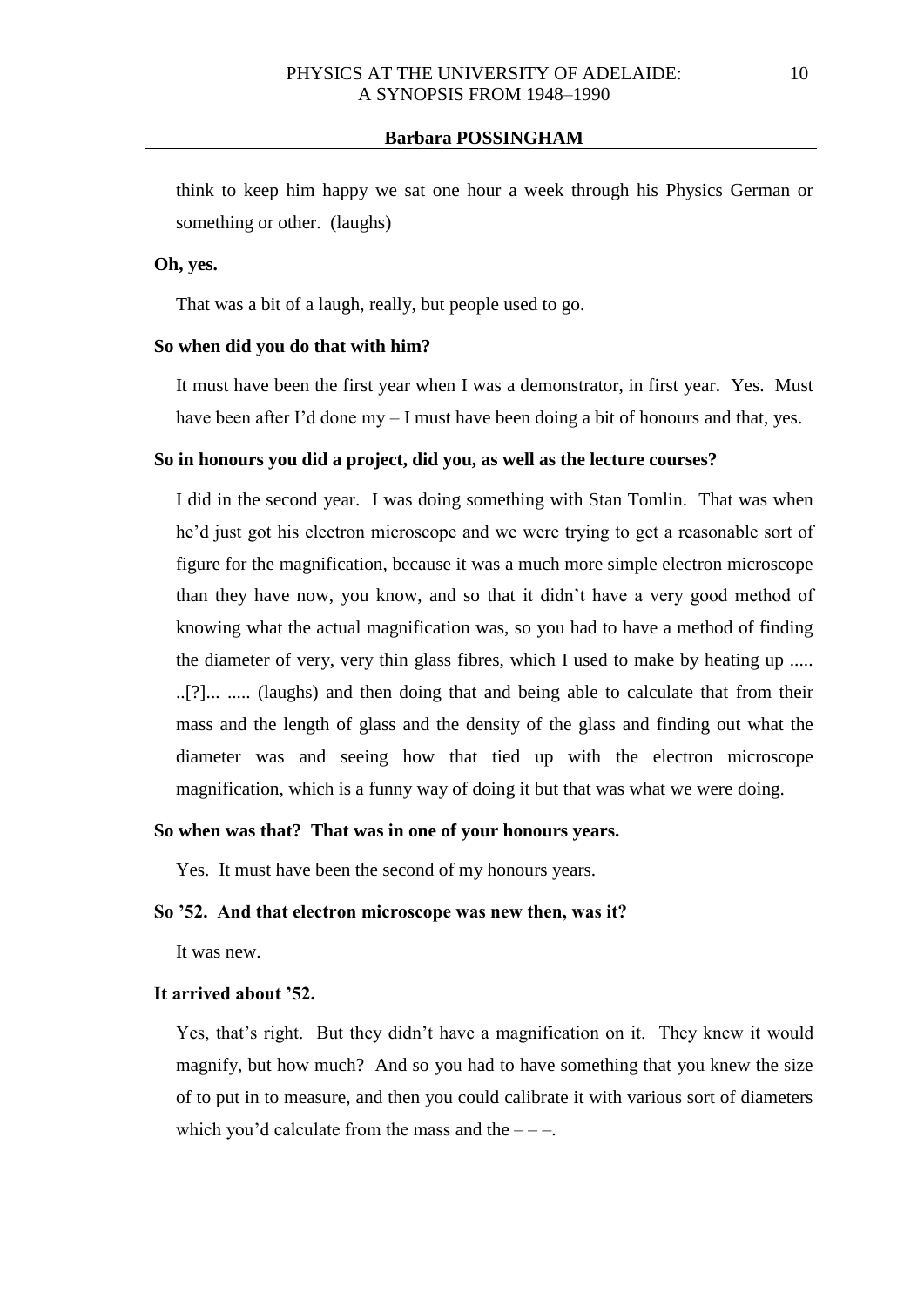#### **Yes. So how did you get on with Stan Tomlin?**

All right. Fine. No problem. He was in a bit of a state. He had a little daughter who was dying, and I think they partially came to Australia thinking with the better climate she might  $- I$  don't know that, but I think it might have been  $---$ .

## **Yes. Graham Elford says that's why they came.**

That's, I think, why they came. That would be my guess. And because I know a couple of times when his wife ..... I'd looked after the kid in the prac lab and say, 'Draw pictures for me.' (laughs) I'd be willing to do that. And of course the little girl died. He was a pretty good, straight lecturer, Stan Tomlin, I think. Yes. And then he went on to sort of biophysics more.

## **Yes. They did a lot of biophysics in that lab. Harry Medlin took up that line.**

And so did Barbara Potts – Barbara Kidman, yes, Barbara Potts. She did, yes. There were other people around then, people like Murray Parker, he later went on to work with. That old physics guy who used to be in charge of the X-ray machines in the Adelaide Hospital – ..... Worthley[?].

## **Oh, yes.**

Yes.

## **So you're talking about the people that were in Stan Tomlin's laboratory –**

Yes.

#### **– in those days?**

Yes. He went on  $-I$  think Trevor – there was a chemist who used to work a bit with Stan, too, but I've forgotten his name. Kevin Fielding – does that ring a bell?

### **You mean somebody from the Chemistry Department?**

The Chemistry Department, also came and did a bit with him, but I've forgotten that name. No, he later – that wasn't Kevin Fielding, it was Kevin someone else – he later on went to the Institute of Technology and became in charge of Chemistry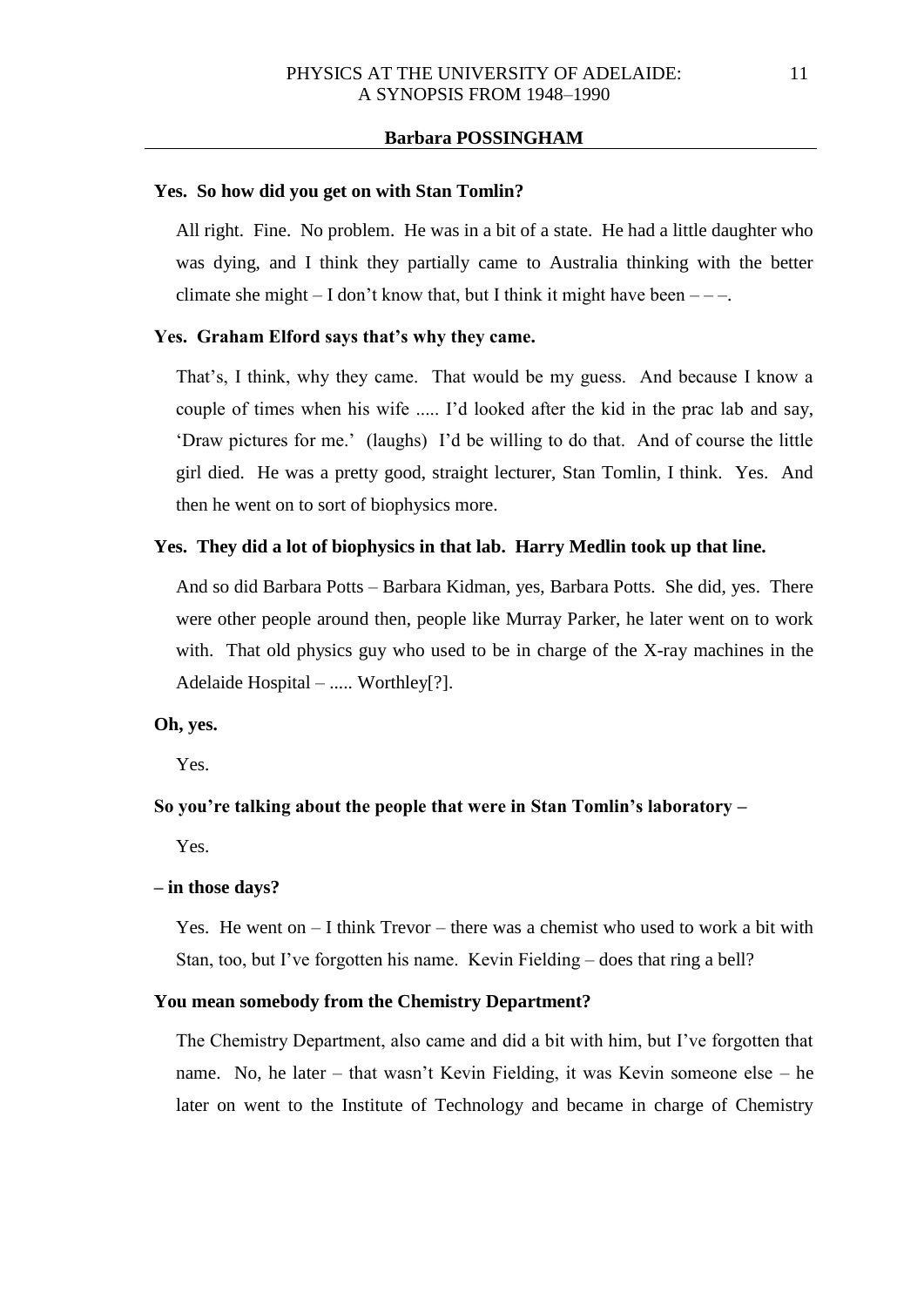there. Forgotten his name. But they were all there. And there was other people around. Bob Duncan.

## **Yes. What was he doing?**

Well, he was a cadet and so he got through and did a first-class honours and then went off. I think he worked in Sydney. I don't know whether he did his PhD in Adelaide or not. He worked for – he did very well with CSIRO or something like that, some government department, I think.

## **So did he do honours with you?**

No. I think he'd done honours before me. He was a cadet. Eric Murray was a cadet in the department, too. He went off to the South Pole at one stage. He's still around.

# **Yes. Now, Bob Duncan did honours in the year before you.**

Did he? He might have, yes. He was older than I was. But he'd been a cadet. He was a clever boy, Bob Duncan.

#### **Yes.**

And who else was in there? There was another guy who did honours – was that Nogare? He used to be a demonstrator with me.

# **Don't know that name.**

Ron Nogare, who was probably  $---$ .

## **Eric Murray did honours the year after you finished –**

That's right.

# **– in '53. So you finished honours in 1952. Then what happened the following year?**

I worked with – that year, the next year, Bob Crompton went away to work in Wales with  $-$ 

## **In Swansea.**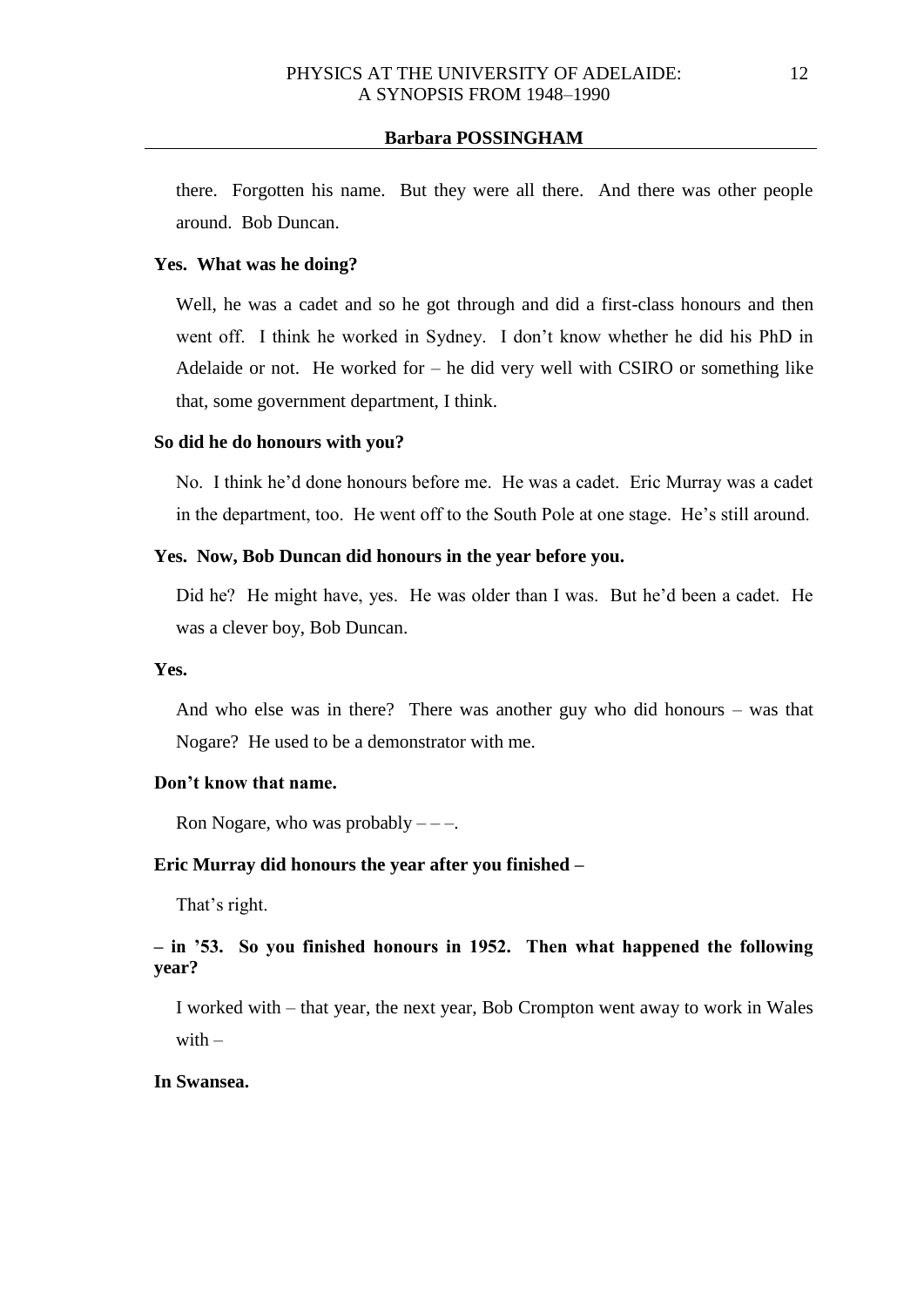– Swansea, that's right – and so Huxley wanted someone to go on with what Crompton and Sutton were doing and so I went on with Dave Sutton that first year, when Bob was in Wales, and then Bob came back and Dave went over for a year and he was working on magnetism – actual magnetic measurements; they had some big machine with currents going round on what looked like the outsides of bicycle wheels.

#### **Who was doing that?**

Dave Sutton.

#### **Oh, Dave Sutton, yes.**

Yes, yes.

## This was after he'd been to  $---$

After he'd been overseas for a year he came back doing that.

#### **Now, that was a little bit later, though, wasn't it?**

That was a little bit later. That was in my second year.

#### **David Sutton finished his – he submitted his thesis in February '53.**

Yes.

## **Bob and David –**

The same time.

# **– put their theses in in the same month, so David must have gone overseas after that, mustn't he?**

Yes, it was the second year after that. I think Bob went the first year and Dave the year after, because I know Bob went before David. Because when Bob went was when I had my first year of my PhD.

## **Yes. So it was '53 – you'd finished honours –**

Yes.

#### **– and you started work on a PhD straight away, did you?**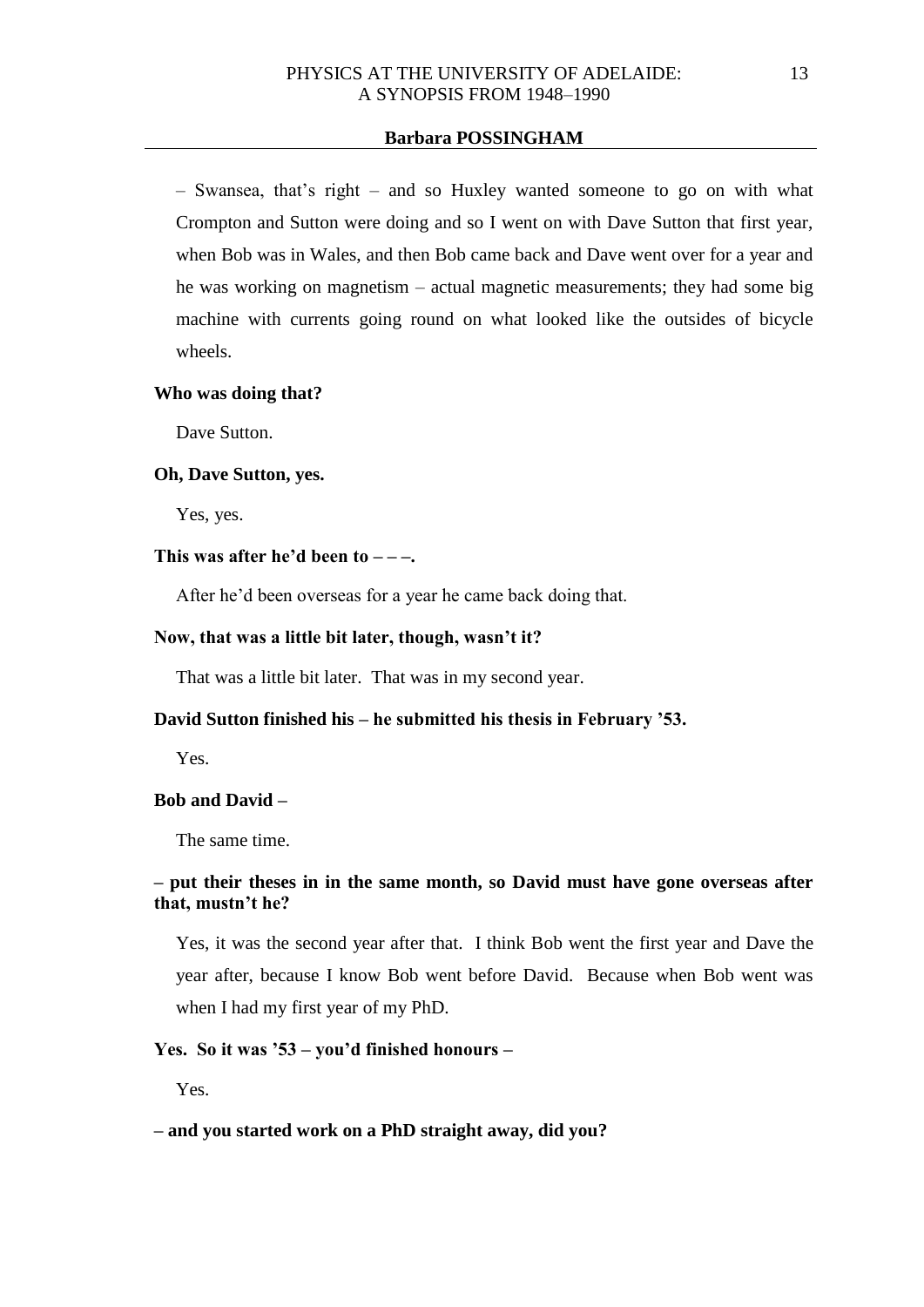Yes.

# **And so it was just as you were beginning David was submitting his thesis.**

Yes.

#### **And Bob had also submitted his thesis and went away at that time.**

Yes. So they were. And Dave then went away the year after and he wanted to do this  $-$  I've forgotten who he worked with. Bob went to work with  $-$  who was it? Was somewhere in Wales.

#### **Yes. It was in Swansea; I don't know who he worked with.**

Swansea. I'd remember it eventually, yes. He worked there for a year.

## **So what was it like going to work in that laboratory with David Sutton?**

Fine. Yes. He was helpful. Because he'd worked with Bob on the same thing up to then, you see. They'd been working really together. They wrote different theses, obviously, but they'd been working together most of the time, so he knew what Bob was doing and Bob knew what he was doing.

#### **So you started making measurements with equipment that already existed – – –?**

Yes. Well, no; I changed it. I started doing different things. They were doing the attachment coefficients and these sorts of things and I did something different. I started looking at the effects of magnetic fields, so I had to get new equipment made up and accurate measurements and gold-plated, because everything was done with electrons in vacuums and I got the new vacuum systems, and it was trying to get accurate measurements of a magnetic field and get them over reasonably uniform thing around vacuum tubes that were mostly in liquid air temperatures and were liable to explode at the tick of a clock. (laughter) However, yes. So then I did that and I then – yes, I suggested they do – – –.

Huxley did a lot of the theoretical stuff there. He was a pretty good mathematician, actually, Huxley, and he was much better mathematically than any of the other people in the department. He was very ....., yes.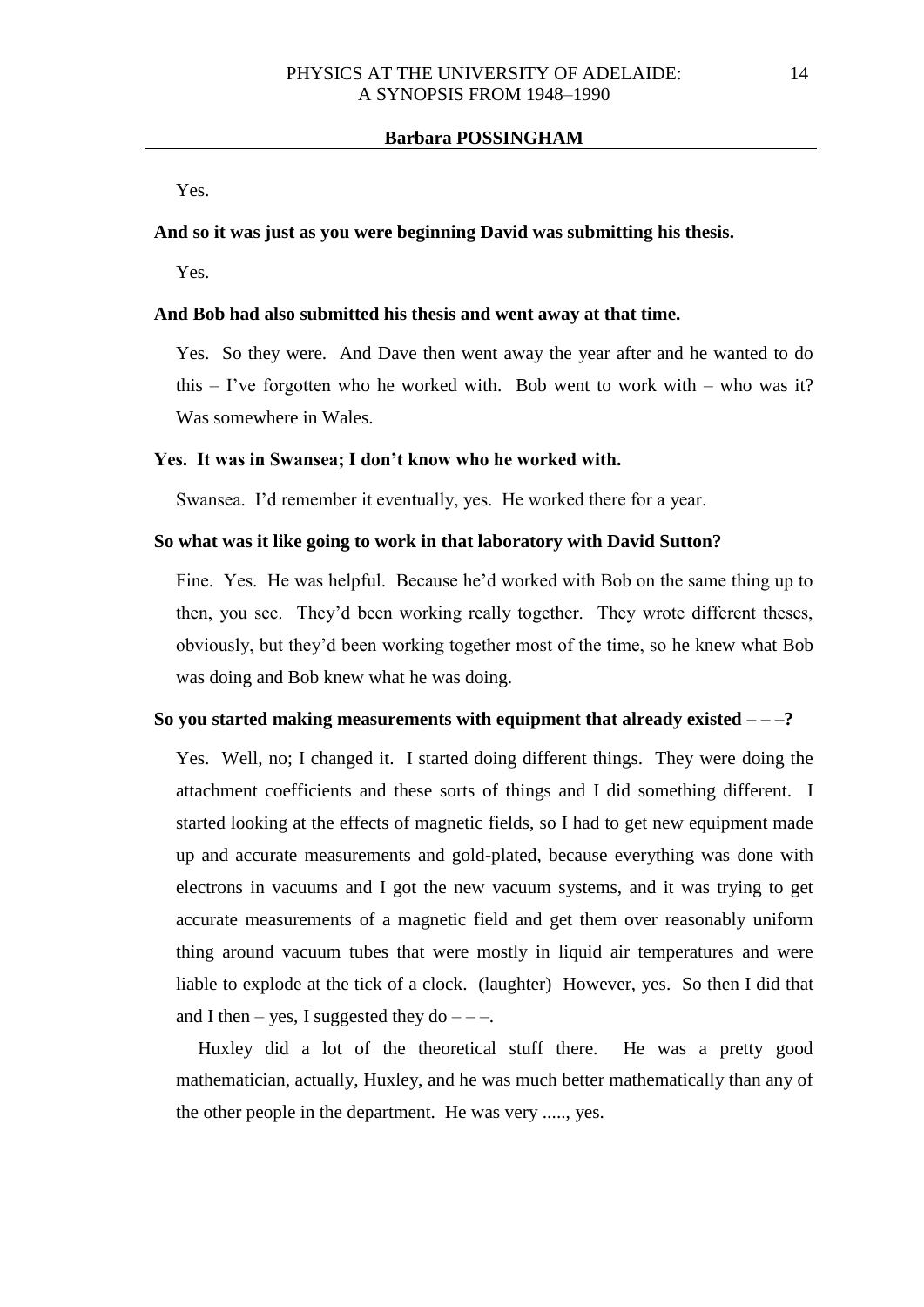#### **He was your supervisor, I take it?**

Yes, he was my supervisor.

## **Did he provide very close supervision, or did he – – –?**

Oh, he'd walk round and say hello to every student in the department every day, whether they were his or not. He did communicate, yes. Yes.

#### **But did he provide effective supervision in doing experimental work?**

Yes, he did. He did. He'd discuss what you were doing. Quite a help, yes.

# **And make suggestions.**

Yes, yes.

#### **How did you get on with him?**

Fine. Yes.

#### **Was he an easy person to relate to?**

Well, I thought he was pretty easy, yes.

# **I had him as a Physics I lecturer.**

Oh, yes?

#### **He did Electricity and Magnetism. I always remember his bushy eyebrows.**

Oh, his big eyebrows, yes. (laughter) I think he was rather proud of them. I reckon he used to – I think he used to train them. That was my private opinion. But yes, he was very good to get on with. He was fine.

#### **A popular person, would you say?**

Well, the people I was working with liked him. Dave liked him, Bob liked him. He and Stan Tomlin were working – Stan Tomlin was in an entirely different area, and so, I mean, I think perhaps he knew what he was doing but he wasn't aware of the details of what was happening, you know, there.

# **You were saying earlier that you thought that Burdon and Huxley didn't talk to each other much.**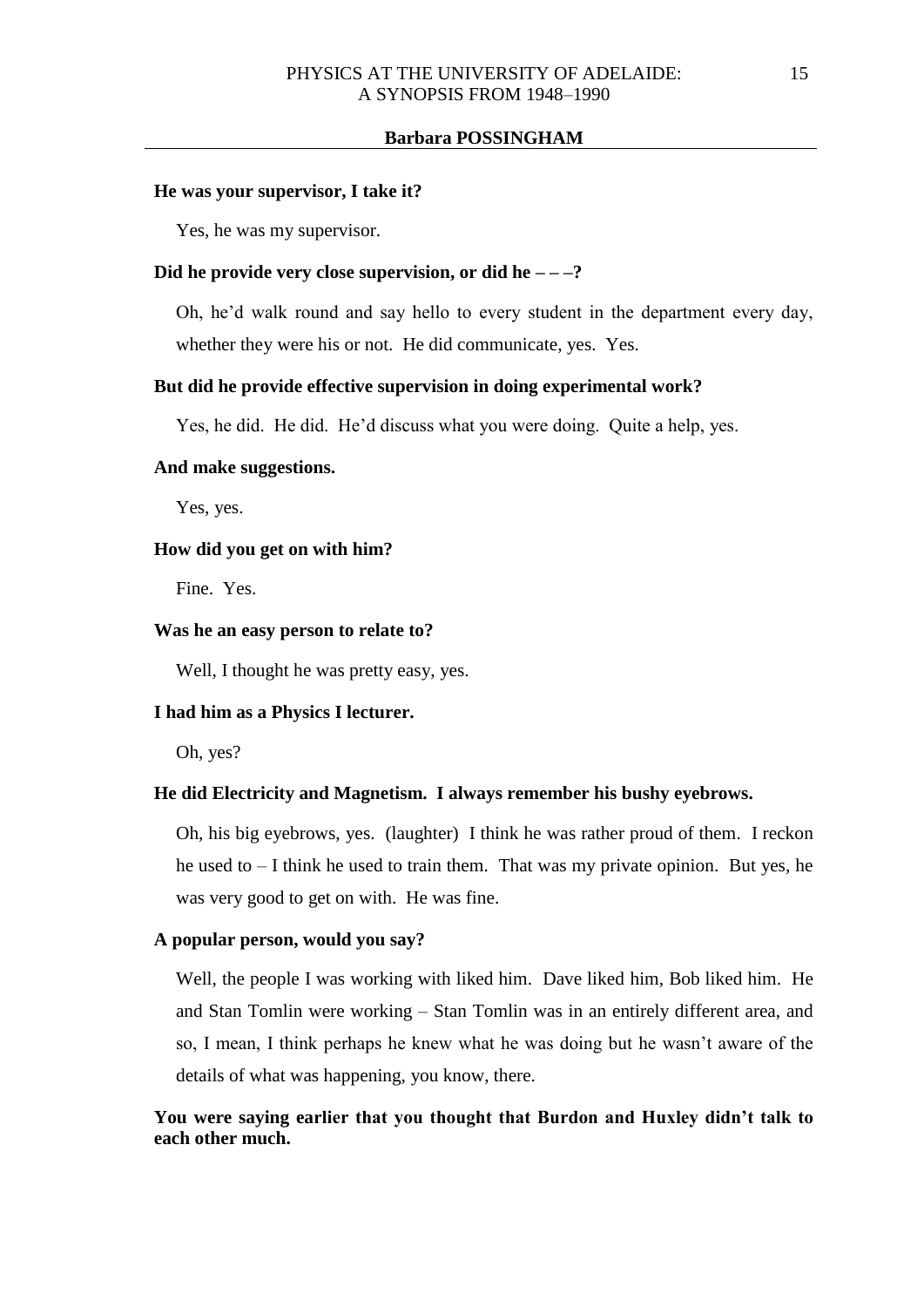No, they didn't seem to.

#### **What about Tomlin and Huxley, did they interact a lot?**

I don't think a terrific lot. They would have interacted with each other at staff meetings when they were discussing who took what lectures and who took what and what they would cover. They would have all interacted there, on what was being done in terms of student teaching, both honours and undergraduate teaching. But I don't think they would have interacted much in terms of what they were actually practically doing. They were way apart. Not that they wouldn't, but  $---$ .

# **So what was the department like as a community then? Was there a tearoom where everybody went and chatted?**

Yes, there was a tearoom when everyone went and chatted, yes, there was a tearoom where everyone went and chatted.

# **The research students all went to tea?**

Yes. They'd go and chat, yes, yes. There was a staffroom.

# **And Bert Green would be there?**

No. Bert Green didn't talk much to the others. He had a room just opposite where Bob and I worked, and he of course, as you know, was quite deaf – I mean, he was worse deaf than he became later on because he had an operation, I think, that made his hearing a bit better. I always got on fairly well with Bert and his wife. His wife is still around – she's a charmer. Have you talked to her?

#### **No, I haven't.**

She's a very charming woman.

## **Maybe I should do that.**

A very beautiful woman, actually. She's a very old woman, obviously, (laughs) but she's an incredibly charming woman, yes. Apparently, he met her when she was Born's maid or something incredible like that.

**Oh.**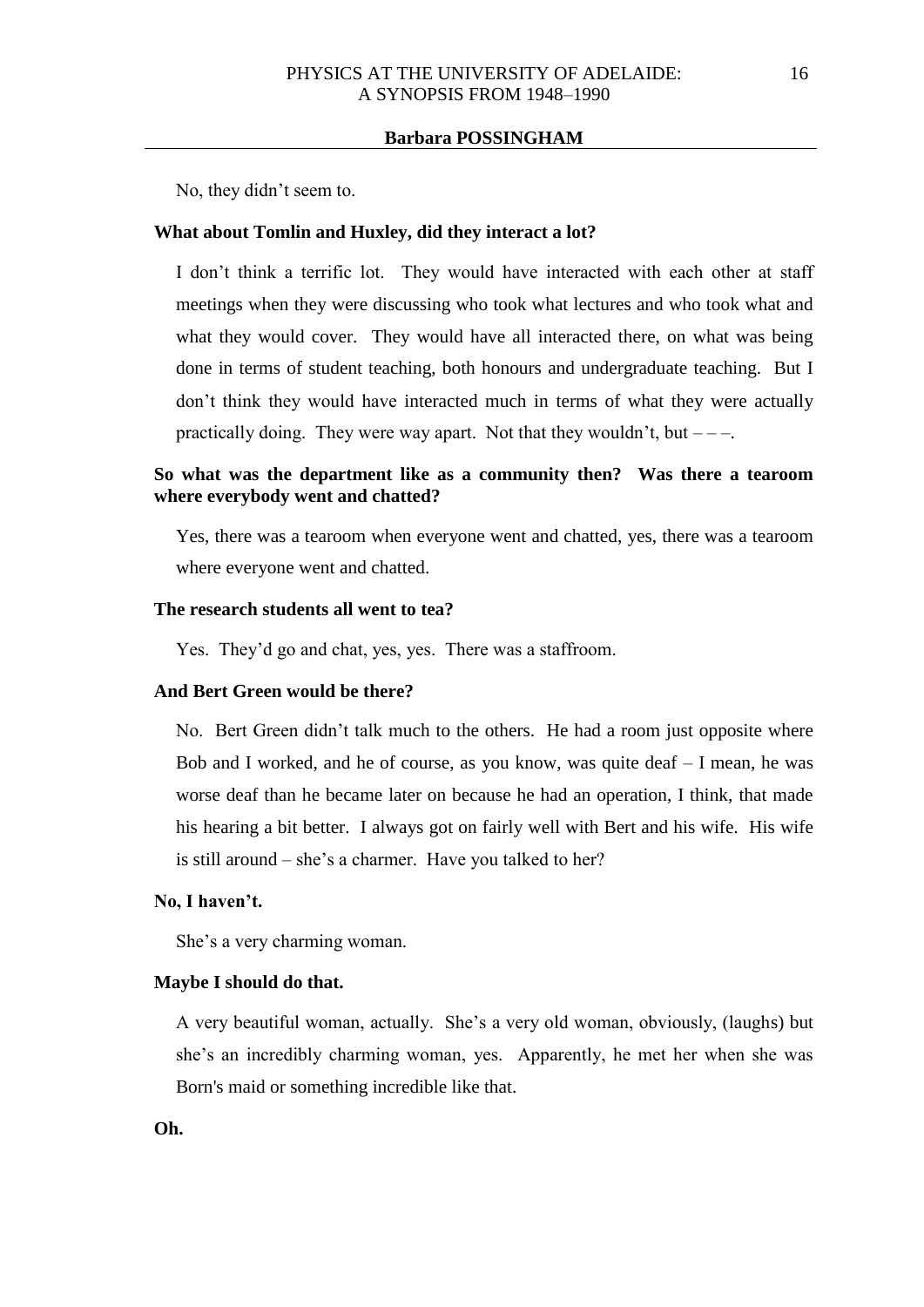Yes, and – of course, Bert, if you were going to measure IQs, would probably have been one of the cleverest people in and around the Physics Department, I would say. If I were judging IQs, I think I would say Bert Green would come out on top.

# **What about Harry Messel? Do you remember him being there?**

Yes. Harry Messel, yes.

# **He was a different kettle of fish.**

Different kettle of fish I wouldn't have wanted to be his wife. He used to abuse her. They used to have fights. (laughter)

## **But what was his impact in the department?**

Not a great deal. Not a great deal. We did have him for some lectures in honours, on cosmic rays, I think it was. Yes.

# **Yes. Well, he was writing papers.**

Yes. I think it was  $---$ .

## **Prolific writer of papers on cosmic rays at that time.**

Cosmic rays – yes, at that time. I think it was cosmic rays and that sort of stuff he was doing. Yes. That's right. And Bert Green was Einstein stuff, you know. So that's what they were doing, I think. And Heat and Thermodynamics was always Doc Burdon. Actually, I reckon if you were going to say, 'What's the hardest thing in physics?' I'd say, 'It's heat and thermodynamics.'

## **Statistical mechanics.**

Yes, and statistical mechanics I think is probably the hardest thing; would you agree with that?

**So were these people coming into the department – Bert Green and Tomlin and Huxley himself – do you think the teaching of the department changed in the sense that it became a much deeper curriculum, more modern physics?**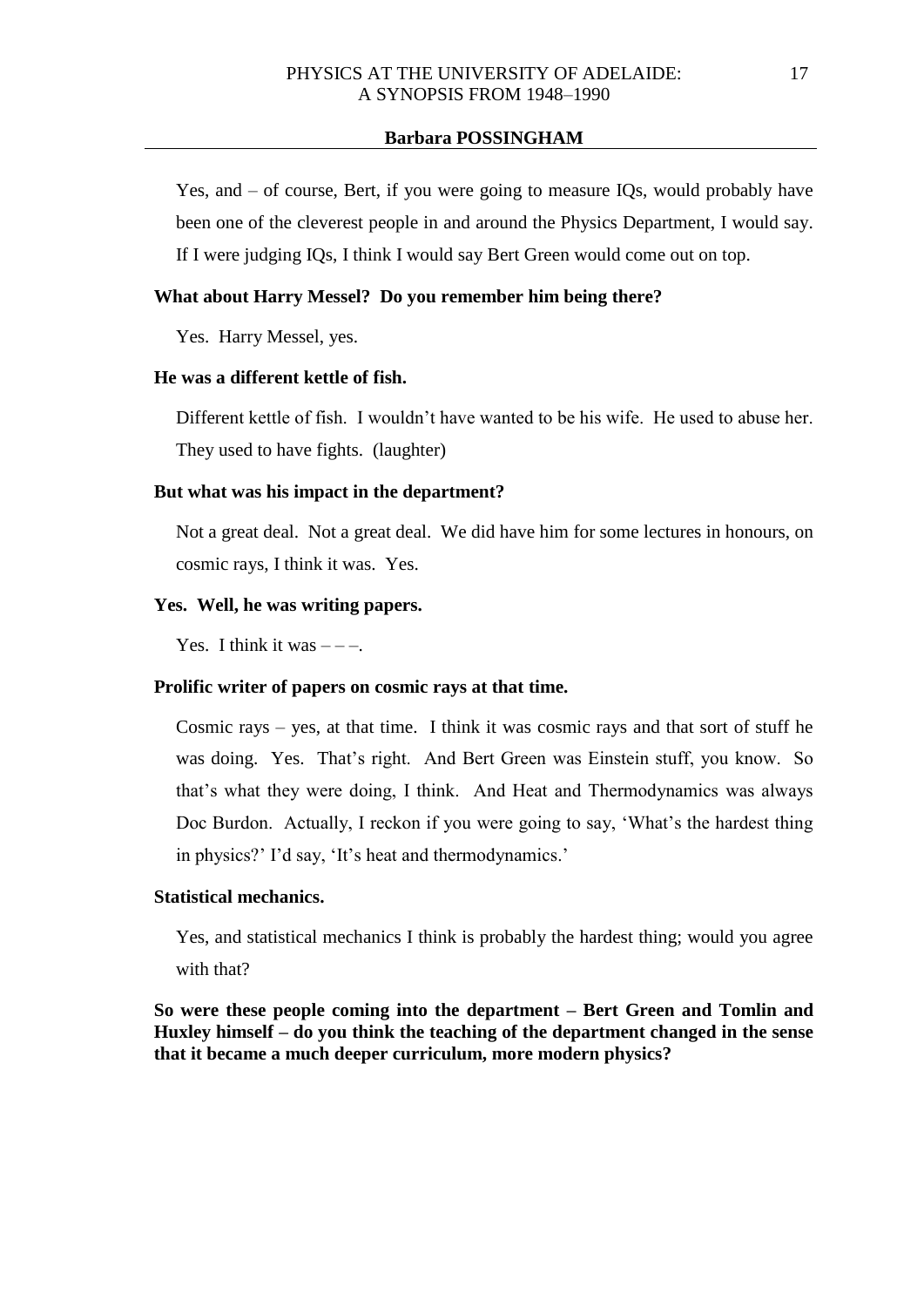Much deeper, much more. Because in the days of Kerr Grant it was just, I think – what were those books there? Grimsale [Grimsel(1)?] was their third-year book, and then they got up to Joos or something.

# **Yes,** *Theoretical physics***.**

Those things were – more or less said that's the course from Kerr Grant ..... what I think was the case.

## **So who had the big impact on the change in the curriculum, do you think?**

Oh, it was Huxley, without doubt.

#### **Huxley led that, you think.**

Yes. He had to. He changed it completely, yes. In his first year, he only took third year and looked around. But then things started to change.

# **So things like the innovation of having formal lectures in honours would have been a Huxley innovation?**

Would have been a Huxley innovation, yes.

# **And then Stan Tomlin – – –.**

He took honours lectures, too.

### **In what, atomic physics?**

Atomic physics.

#### **Yes, and quantum mechanics?**

Yes, that sort of stuff. That's what Stan did, yes, yes, yes.

## **And so did Physics students see Bert Green as a lecturer at that time?**

Yes, they did.

# **At what level?**

Honours.

## **Honours.**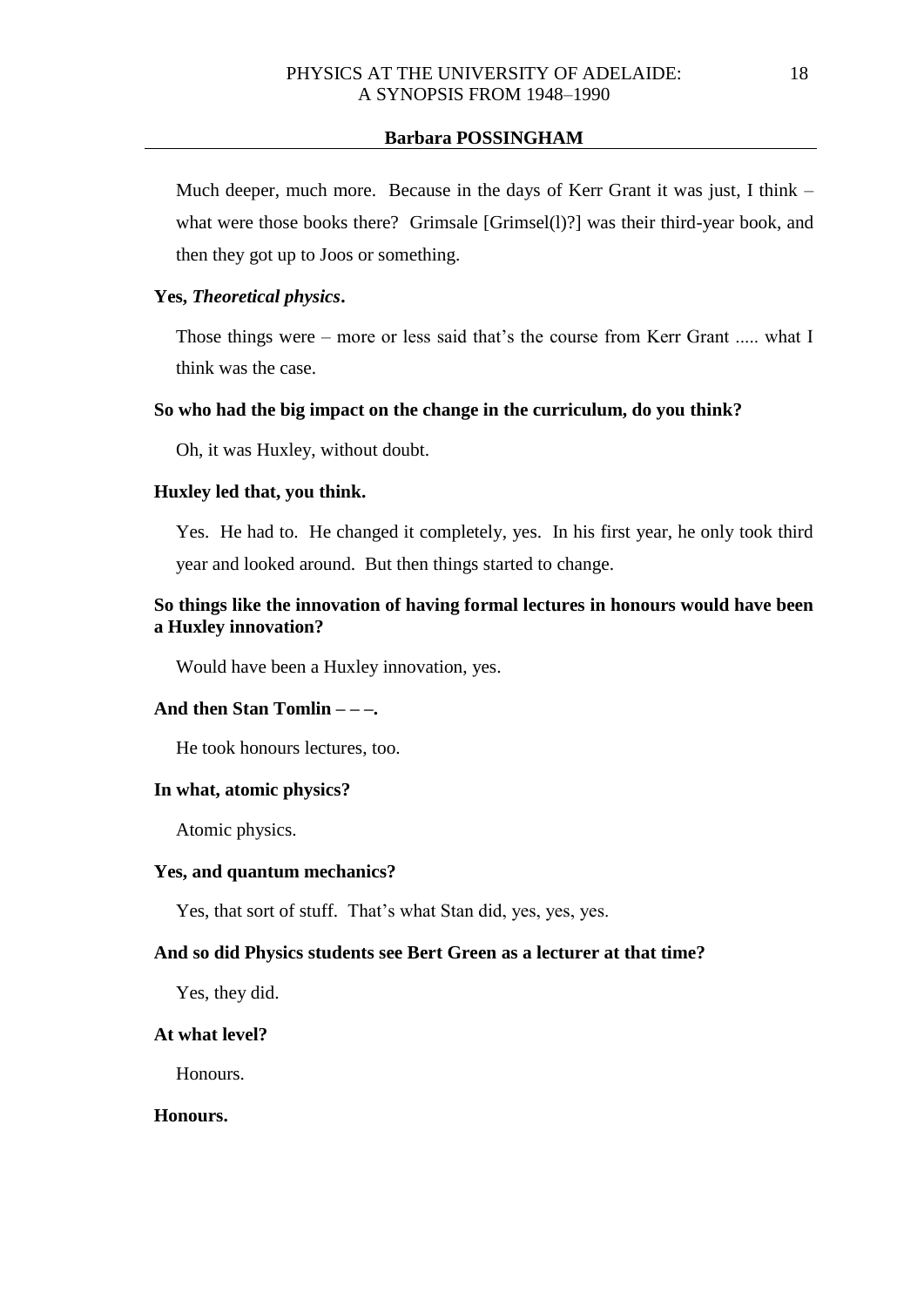Honours, yes. His work was quite – was hard, but it was quite logical, you know. It was much more complex mathematically than  $---$ .

# **Yes – much more sophisticated.**

Much more sophisticated than anything else, yes, yes.

# **Let's go back to the laboratory where you and Dave Sutton were working. What was it like doing experimental physics then? Was there money to buy things?**

Yes, there seemed to be a bit of money to buy things. We had a pretty good workshop, because a lot of the equipment needed was made in the workshop, so we had a couple – one was John, I've forgotten his other name; he went over with Bob.

#### **John Gascoigne.**

Gascoigne, yes.

# **I talked to him last week.**

Yes. And he went over with Bob. And, really, he was a very clever workman. I mean – when I [say] that, I mean he wasn't only very good to making very accurate things; he knew what he was talking about when he was – because Bob used to talk to him. And he was good. And I think having someone as meticulous as he was in making equipment – which he was, he was a meticulous workman – made a lot of difference in terms of the accuracy and reproducibility, if that's a word, of the stuff that Bob did.

### **Now, Bob became quite an expert glassblower.**

Yes.

## **Who did that sort of thing when you were there?**

Oliphant. Oliphant's brothers ran a glassblowing business.

## **Ah. Now, where was that business?**

Somewhere down – you know that road that goes down – down by the Daws Road Hospital? Down that road. And if you went down there in a sidestreet at the back, Oliphant had a factory, glassblowing.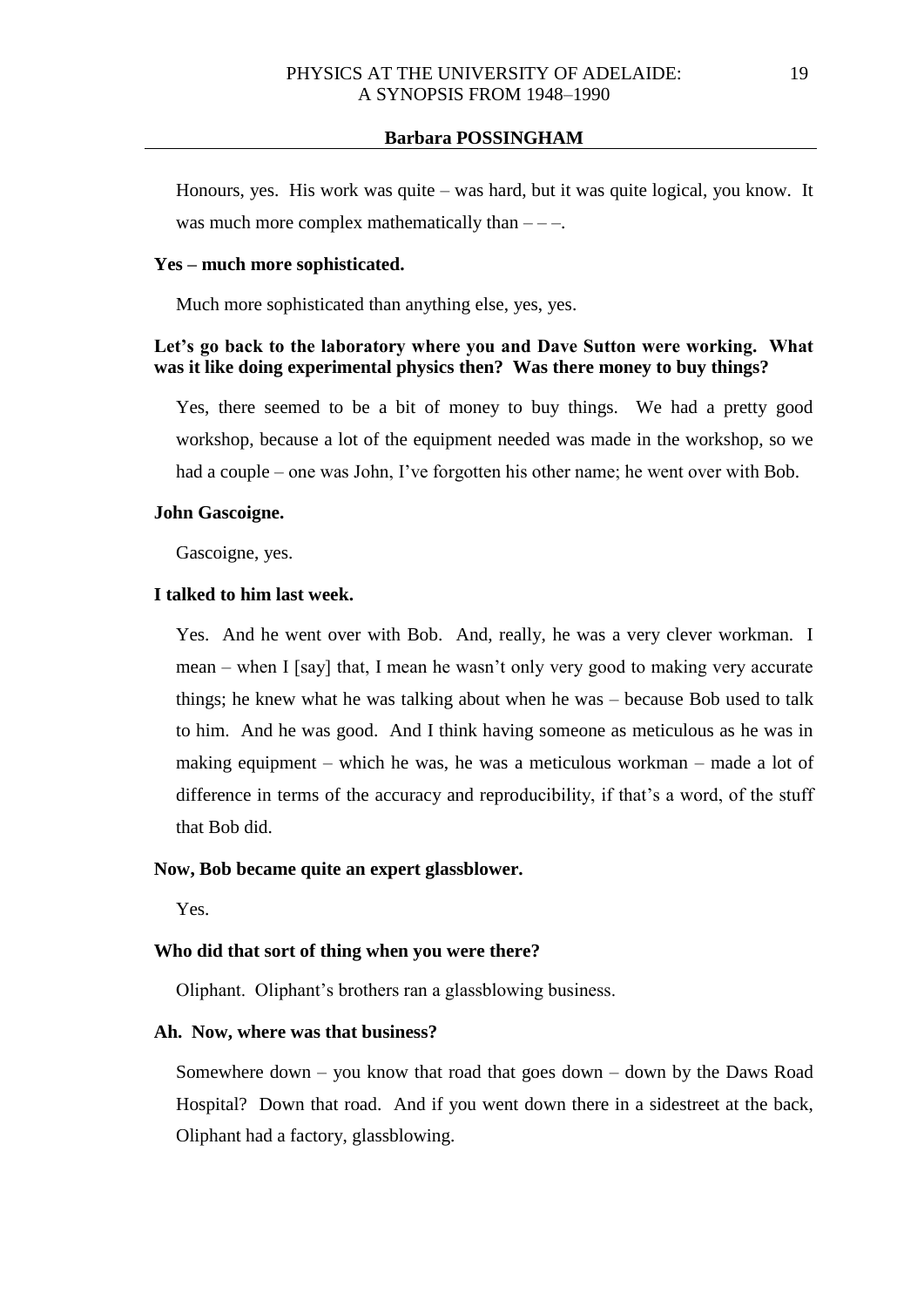## **Oh, is that right?**

It was Oliphant's brothers.

**That's interesting, because I've talked to three people about the Oliphant brothers' business: one person told me it was in Hutt Street, another person told me it was in Grote Street. Maybe they moved from the city out to –**

Maybe they moved out. They might have.

#### **– out to Daws Road or something.**

Because somebody in that – the name Oliphant was tied up with some electricallyrun motor car in South Australia at that time. Now, I don't know whether that was Oliphant's brother. Don't know whether it was tied up with that family. I think it was the brother of the glassblower. But it was  $-1$ 'm not quite sure of relationship, whether some were cousins and some were brothers I don't know. But they did a lot of very good glassblowing, the Oliphants, and all the really clever glassblowing was done by the Oliphant people.

### **Barbara, you were one of the first women to take a PhD.**

I think Barbara and I were the first two.

## **What was it like being a woman student doing experimental work? Did you feel at a disadvantage?**

No. No. Most of the blokes were as hopeless as I was.

**I think you're right. (laughter) But I would sometimes talk to a woman student who imagined that they were at a disadvantage because of the hobbies that the fellows had had.**

I don't think so. I don't think so.

## **I don't think so, either.**

I don't think so. (laughs) I think that's a bit of bullshit, actually, to be quite honest.

#### **So you went on and wrote a PhD thesis, awarded a PhD in 1956 –**

Same as Barb.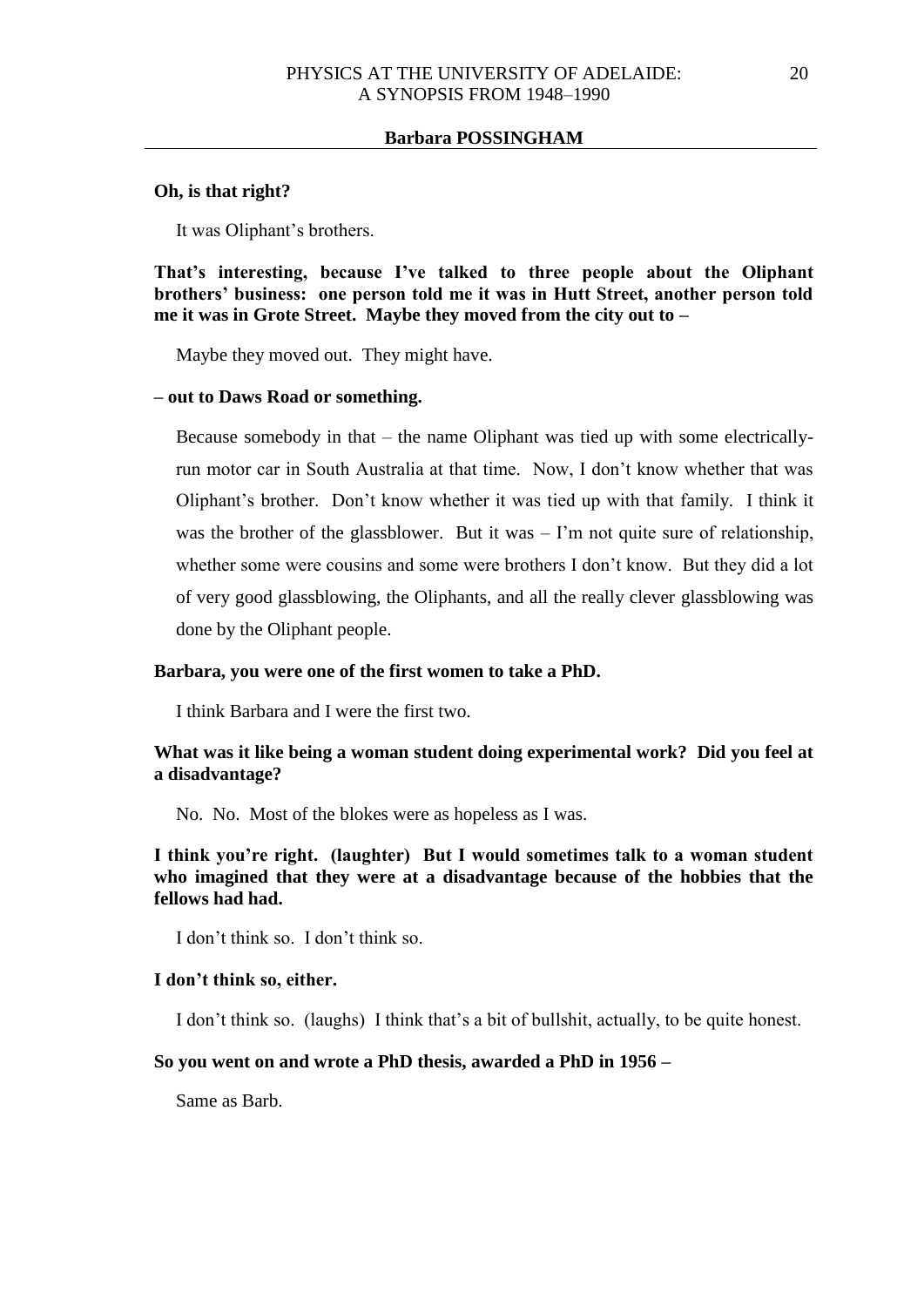#### **– with Barbara –**

And Harry Medlin.

## **– and Harry Medlin.**

Old Prof Huxley took us all out to dinner at the hotel first.

#### **Oh, did he?**

And we were all slightly tiddly by the time (laughs) we got to the [ceremony]. Because we'd had about, I don't know – yes, we'd had several bottles of wine at that dinner. Teetotaller. I don't think there was anyone else.

## **He was?**

No, he was not.

#### **Oh, he was not.**

Definitely not.

## **What did you do after that?**

Well, he said, 'Well, you ought to try and get an 1851,' so I applied and got it. So that came in about March and I trotted off to England. Actually, I trotted off – it was a very interesting trip. We were one day out of Suez and Suez blew up, so we had to turn round and go backwards, go down the side of Africa and dropped in at Durban and ended up at Cape Town, by which time the ship needed cleaning and needed new something – the electrical wiring had gone wrong – so we were there for about 10 days, so I had a nice 10 days in Cape Town. Then we went up and we got to the Canary Islands and something went wrong with the ship then, too, so we had five days (laughs) in the Canary Islands. So eventually I ended up in England: I'd left about the beginning of September or something or other and ended up in England more than two months later, (laughs) which was quite fascinating.

#### **And what did you do there?**

I was working with Massey at University College. I worked with a guy called John Hastead[?], who later on became professor of physics at the college that dealt with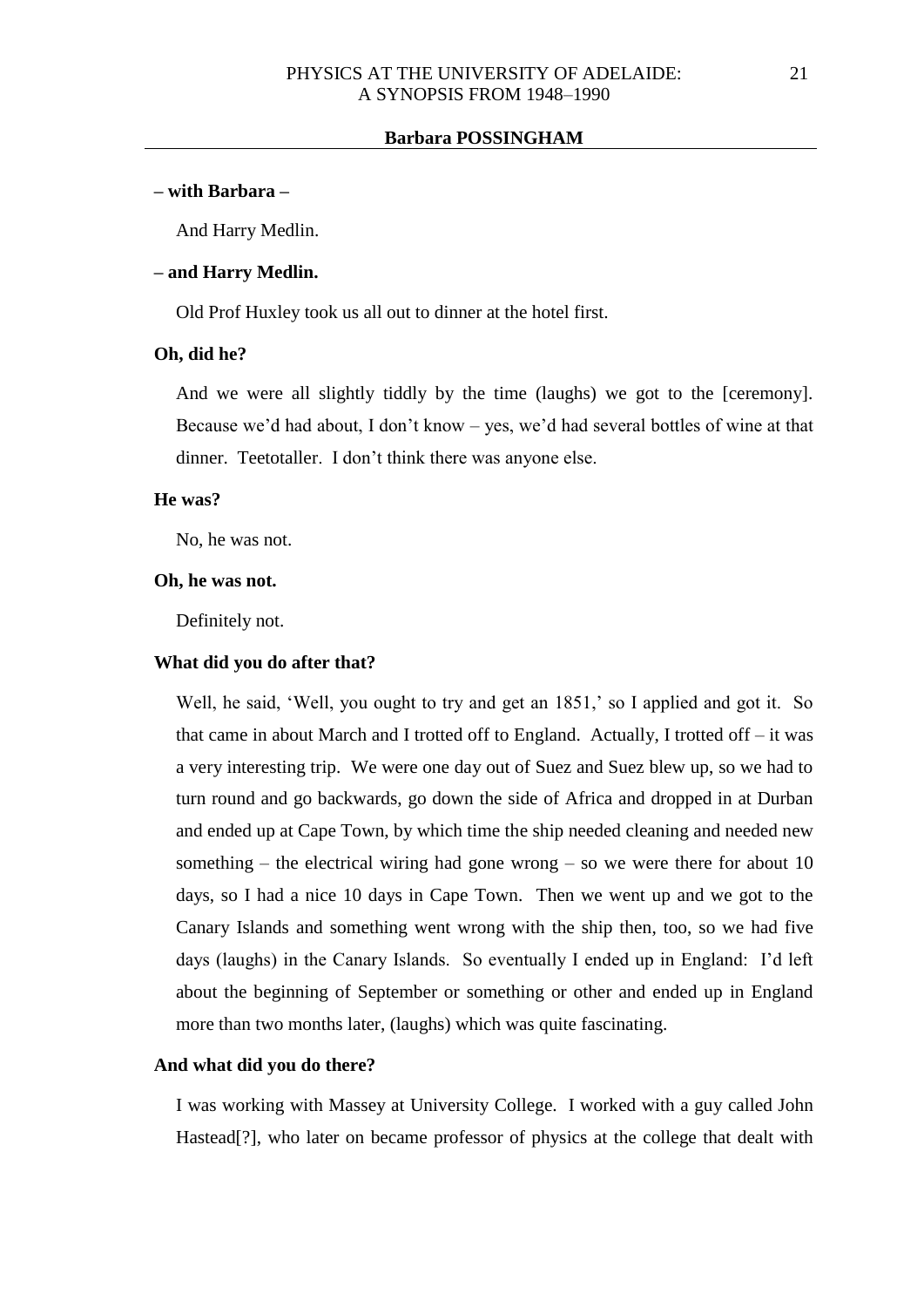after-hours students a lot. There was Gower Street; there was University College; there was the hospital and up here was the big building to the main university, and there was a sort of an after-hours university up there. I've forgotten the name of it. And Hastead became professor there, yes. He was an interesting fellow.

### **So what did you work on with Massey?**

Well, it was with Hastead, really. We were trying to  $-$  we had a contract ... [we got]...., which – I was useful, because I would pass the – you see, Hastead was a communist. He was actually, at one stage, secretary of the communists. He walked out on them only when the Russians beat up the Hungarians; you remember that time?

#### **Yes.**

So Hastead then walked out on them. But it was some work to do with electrons in gases and being able to produce them in increasing numbers in the exhaust sent forwards in an aeroplane so that when you came to direct your weapons at the aeroplane it had a much bigger target to go to so it would be much less likely to hit the aeroplane than if you were going straight at the aeroplane, so to speak.

## **Oh, I see.**

Increased the .....[sort of] ..... And we had a contract, we had a grant from that, but it always had to be me that appeared at the Royal Radar Establishment and not John Hastead, because of his past history as a communist. (laughs)

He was an interesting man, actually. His father was a general. He'd been in World War II. He was a tank commander, and his father was General Hastead, and his grandfather – his wife's grandfather was Lord Roberts of Khartoum, the one who went down to Khartoum to try and rescue Kitchener or something like that. He came from a very, very military family – went to Winchester and this sort of thing. Interesting guy, John Hastead. Very nice man, really.

### **Did you get to know Massey at all?**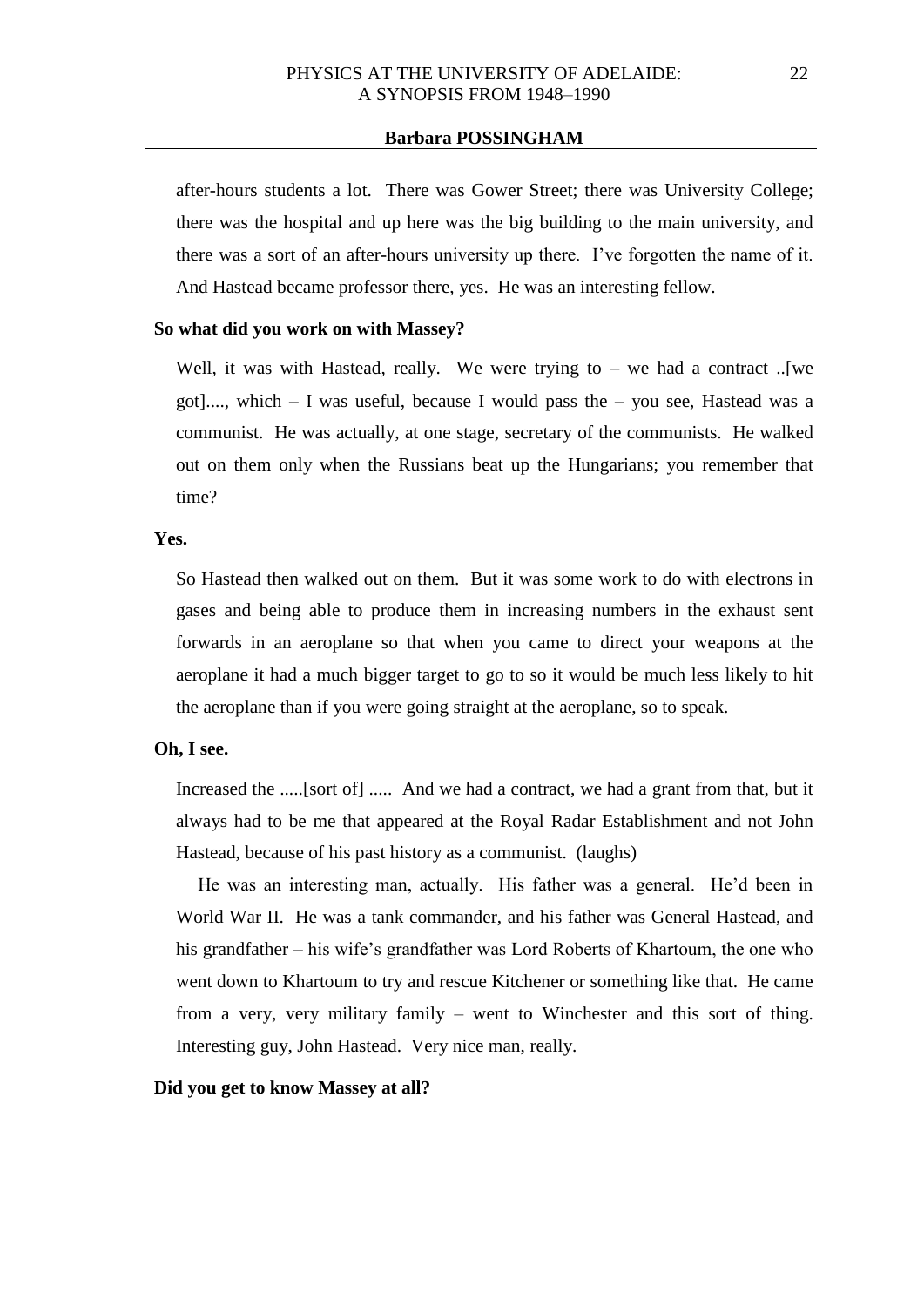Not very well, no. I don't think anybody knew Massey very well. The only one would have been Burrup[?] ..... Massey were pretty close.

# **Massey was one of my PhD examiners. The only connection I have.**

He's not an inherently-sociable man, I don't think. He didn't wish to chat, you know. He was always very polite and did the right thing, but he didn't pass too much of his time of day chatting. Hastead was okay for that.

## **So how long were you there?**

Two years, and then I got married. I stayed for a couple of months to finish off a couple of things and then went down to Malvern, where Max was, and we lived there for about a year and a half. That was rather nice. It would have taken me six months to get a security clearance to work there, so I just wrote to the schools and I got the easiest job I've ever had: teaching Physics and Maths at St James, which was a very posh girls' school – sort of a place the Duchess of Gloucester went there and Duke of Devonshire's daughter was there. And they liked me and I taught there for the time I was there. Miss Anstruther<sup>[?]</sup> from Anstruther in Scotland was the headmistress. It was a ..... school. I met one kid one day and she was in tears. I said, 'What's wrong?' And she said, 'Daddy's sold his second Jaguar and bought yet another Bentley.' And I said, 'Oh, stiff cheese,' sort of thing, 'How many Bentleys has he now?' And she said, 'Five.' (laughter) Anyhow, ..... ..... ..... ..... ..... That's quite amusing, actually. And then I got pregnant and Max and I [?went to Farnborough] ..... Graham was born in England, actually, on 10 minutes to midnight in a snowstorm at home. (laughs) So, you see, things happen.

#### **So when did you come back to Australia?**

A year after that.

## **And what brought you back?**

Well, Max was brought back because he was working for the Australian Government working with the Poms. So he was at WRE, so they sent him over for a couple of years, then he came back. Then he stayed working there until he was sixty-four and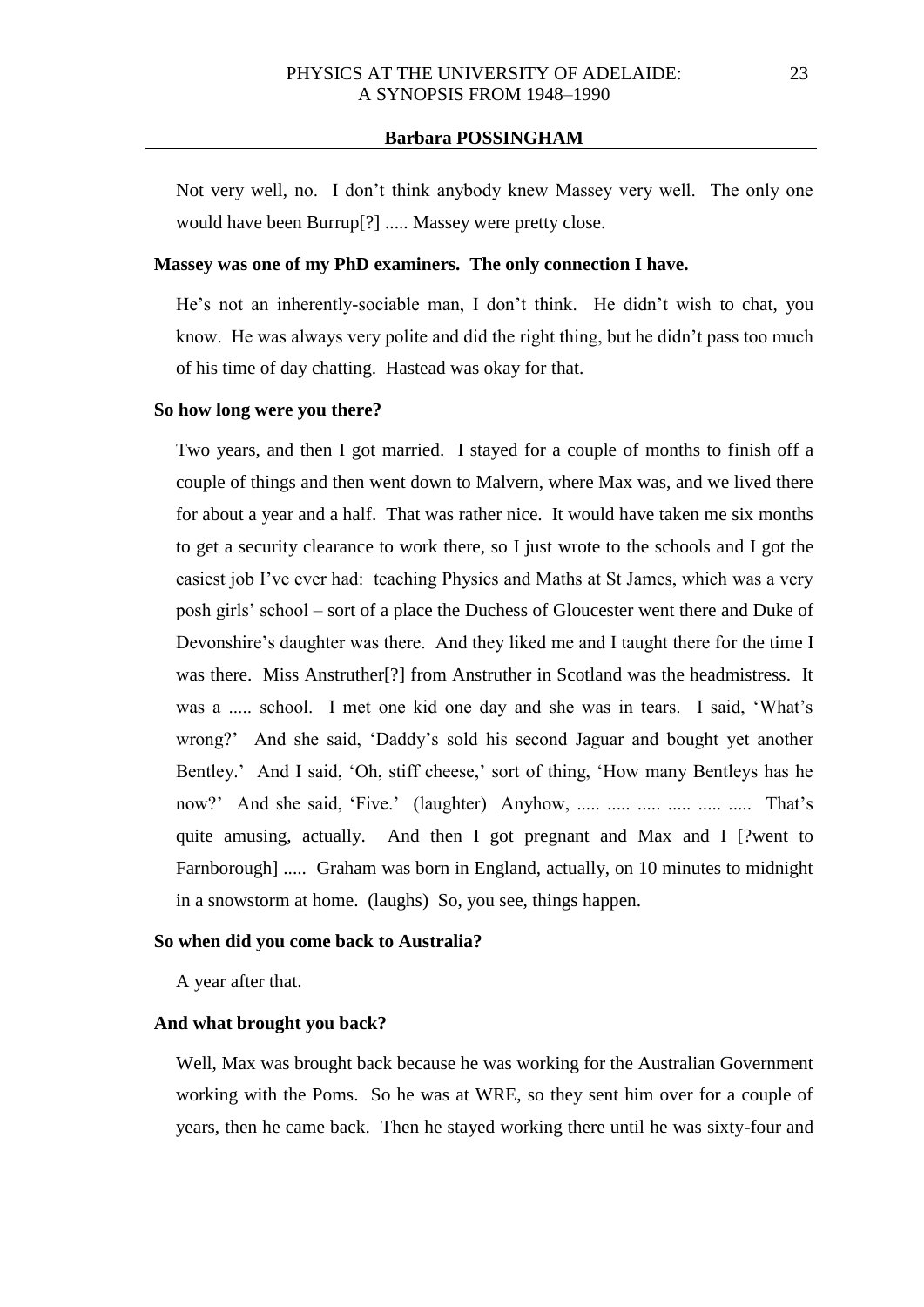a half, and then his job had finished and they wanted him to do another job. He said, 'It would be silly to put me in charge there, because I would be only starting it. You ought to put someone who's going to carry it through.' It was a long-term thing. So they said, 'Oh.' They thought, and then said, 'Well, look, we'll pay you as if you were there and retire you now, full pay, until you literally retire.' (laughs) So that's what he did.

## **And then you eventually found your way back into teaching.**

Yes. That was because I was at the Institute of Technology, and the person in charge was Cyril Wilson, who was a Pom. He was nice. I would have stayed there with him. But he wanted to go back to England. I think he came from that British army scientific place that's somewhere south of Oxford. I've forgotten the name. And he wanted to go back there, so he went back and they applied for a ..[?].. and someone got the job and then refused it, and then suddenly Geoff Goodwin got the job. I wouldn't work for Geoff Goodwin, so I left. (interruption while dog is taken for walk) So that's what we did and came back here and then I went part-time. So we did ..... there, and I did odd bits and pieces round. I did a bit at Adelaide University, and then I took over the physiotherapy physics from old Doc Burdon.

#### **So what did you do at Adelaide University?**

I used to take a couple of – well, I did more in the Maths Department than the Physics, actually. They must have been short of people. I did take the Elec  $\&$  Mag – no, Atomic and Nuclear Physics – for a couple of years at Adelaide.

# **When was that?**

Must have been soon after I came back, which would have been about '61, '62, round then.

## **So it was around about the time that John Carver arrived.**

Yes. That's right, about then.

## **I was a third-year student.**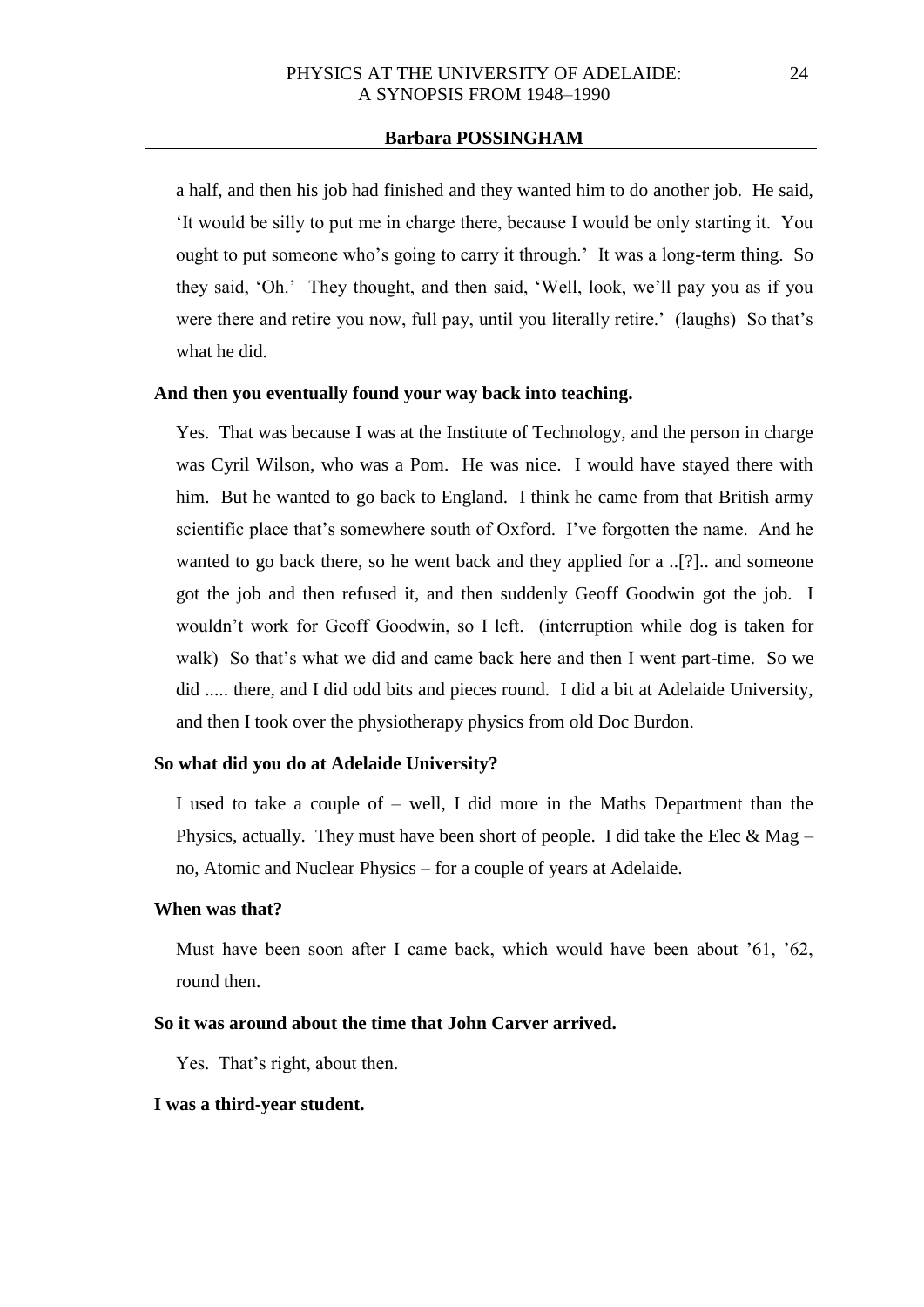Then I used to do a fair bit of applied maths stuff. Marta Sved and I used to –

## **Oh, yes.**

– Marta and I used to do that. And then again we had that horrible lecturer who we used to have fights with every week, so I gave up doing that. Then I took over the Physiotherapy Physics, and they shifted Physiotherapy to the Institute rather than the university, so I ended up there. And I then took over teaching the radiographers and radiotherapy people physics.

# **What was your impression of the Physics Department when you were back there doing a bit of teaching? Did it feel like a different department?**

I really didn't have enough contact with it to make it feel anything. I just used to come in once or twice a week to take it, and have morning tea or afternoon tea with them and that was it, really. I don't know.

## **So when you eventually found yourself into the school system.**

Yes. I became a senior lecturer at University of South Australia, as it became, but I wouldn't work for Geoff Goodwin, so that was that. I walked out when he went there. And so I left and then I ran into Didi Medlin, about a week after I left, and she said, 'What are you doing wandering round the streets?' And I said, 'Oh, don't know. I walked out on that dog.' She said, 'Good. Come and be my deputy.' So I went and did it, became her deputy, just like that. Long job interview. (laughs) So I was there about, I suppose, 10, 15 years. And then I left that and I went across to India and worked for a year.

### **Did you?**

Yes. It was an international school in ...[?].... down south. Max came over for part of that time. It was quite good fun. And various bits and pieces, I'd do. I've taught everywhere. I've taught from Catholic schools to Lameroo School when they didn't have either a maths or physics person  $---$ .

### **You taught at Lameroo?**

Yes.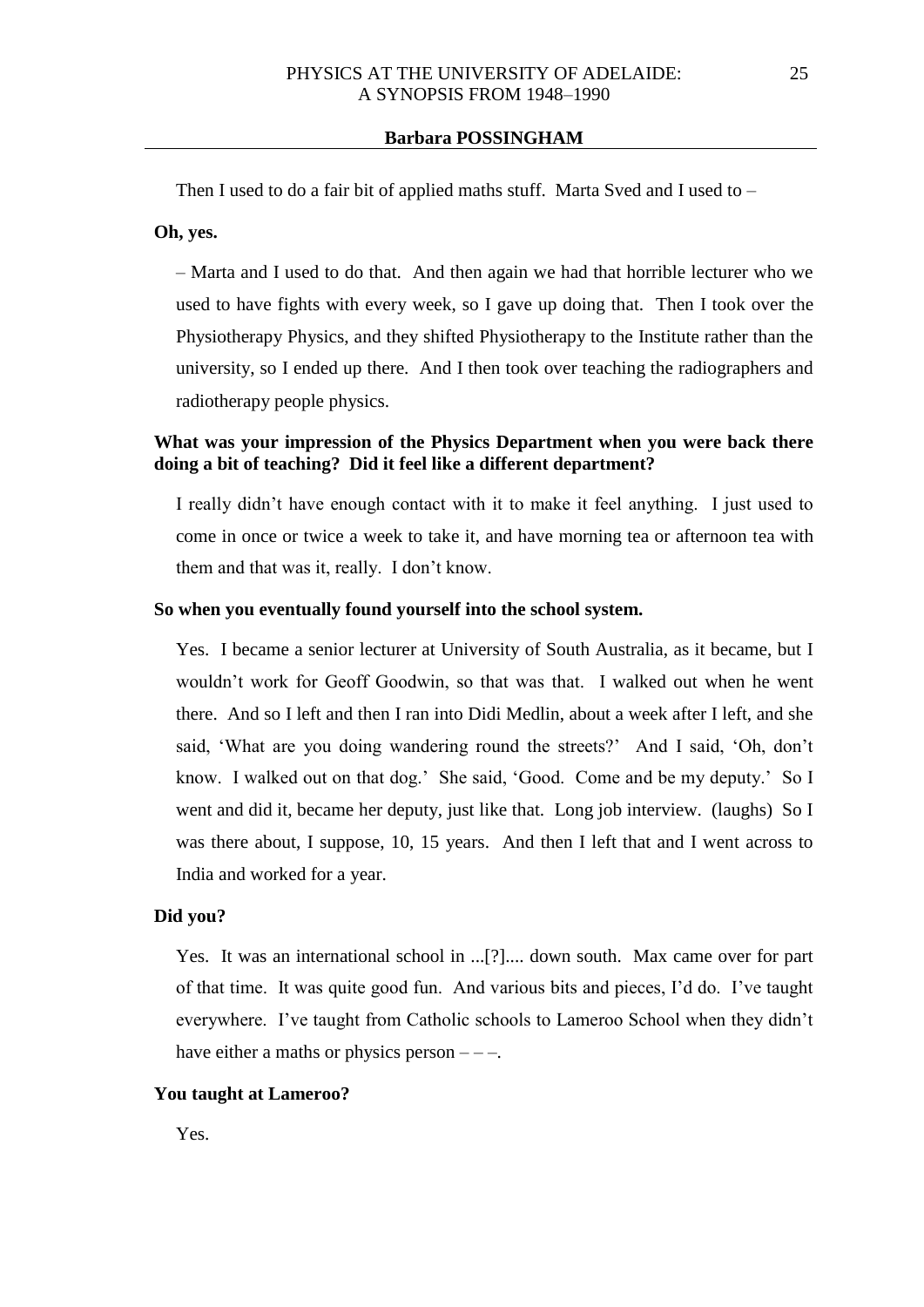#### **I'm a graduate of the Lameroo Area School.**

Oh, yes. I taught at Lameroo. I taught Maths and Physics to year 12, because the department said the person who was doing it had to have his long service leave now, so he had to go and there was nobody. You can't pick up a maths and physics teacher for [year 12]. Alan Pepper told me. (laughter) They were so desperately short. He said, 'God knows what they'll do.' And I said, 'I will go there.' And so I went. (laughs) And I've never been trained as a teacher, but I used to ..... .....[?] ..... ..... on the thing that kicked out people who weren't very good teachers. I've done a lot of funny things, actually. But that was interesting. It was just six months I had to there, which was good fun, actually.

#### **Then you were involved in the public examination system.**

Yes. For ages, but I was chief examiner for about eight years, I think. That was an interesting phenomenon, particularly the time when the place was burgled, three days before the exam. And the safe in which the Physics papers were kept was stolen, up[/but] through the roof. And it was found two years later, unopened, in the Angas River down near Strathalbyn. Meanwhile, we had to write a new Physics paper, because we didn't know what had happened to the Physics papers. They might be giving ..... (laughter) They're things that have happened.

#### **Yes. That's a lot of work, isn't it.**

That was a lot of work. That was a lot of work. That was quite exhausting. I was at Pembroke at the time. I'd had several, 'I can't do anything now.' 'I'll do this.' Alan Pepper and I managed to produce a paper in (laughs) about one day. Oh, dear. That was an interesting little thing. And I was fixed up with public exams for a bit, but I got a bit sick of that. I don't know. The public exam system seems to  $- I$  don't know what it is doing now.

## **So when you finally retired, what did you retire from?**

Work. (laughter) What did I retire from? I did a bit of work – actually, the last job I ever did was probably at Lameroo.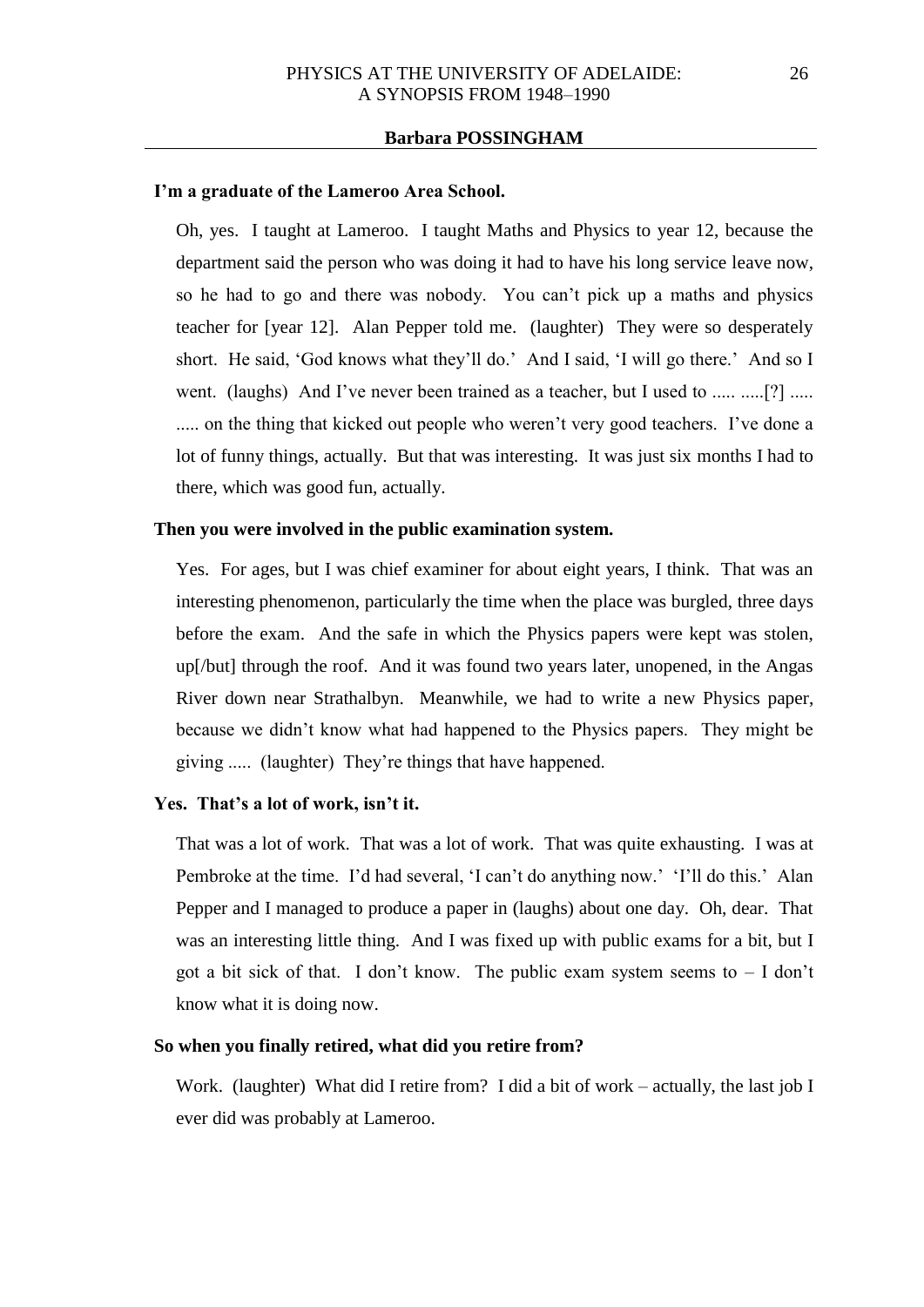## **Oh, is that right? So what do you regard as the highlight of your career?**

Oh, I don't know.

#### **Did you miss doing research work?**

A bit.

#### **Did you hanker to go back to that?**

The trouble is when you've got two kids – and Max was often in, say, Canberra for a couple of weeks or Woomera for a week – it's very hard to look after kids and be able to work. I know the present Physics head manages it, (laughter) but I mean it depends on your priorities, I think. In any case, she's got a husband there who I think does quite a lot of looking after the kids. She'd have to have. But no. I don't know. I don't know. You just do things and you do what comes up. But when I was at the Institute I did have six months' study leave. I went to National Research Council in Canada.

#### **Oh.**

That was interesting. I was looking at some of the stuff they were doing there. That was quite interesting. But I don't know. I don't know what Physics is doing now, because if you look at the number of physics courses there is, there's still Adelaide University Physics – whatever it does, I don't know; Institute of Technology still, I don't think, has much physics other than as a service subject, doesn't run it as separate; and then there's Flinders. And I think the UniSA now really only runs a sort of a course that trains just  $-$  a course on the Physics that's taught at year 12, basically, I think, from what I've seen of what they're teaching. Yes. I don't know very much about what they do do. But I know there's a shortage of Physics teachers, they say.

## **Is there?**

They say there is. But there's a shortage of – also, people aren't taking up physics. I don't know what they're taking up and what they're what. But everyone – the number of people, Hugh says the number of people in the universities that are in sort